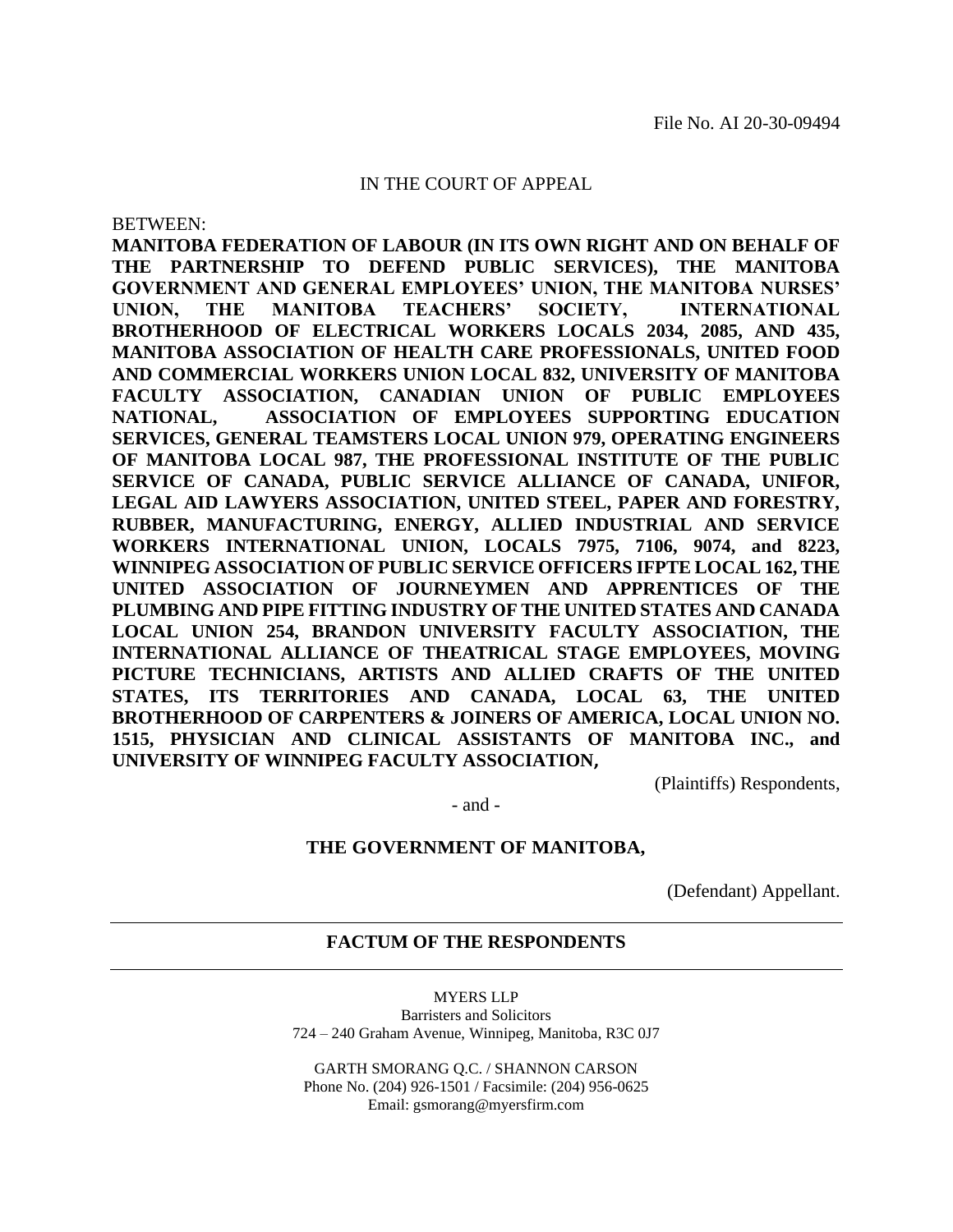#### IN THE COURT OF APPEAL WINNIPEG CENTRE

BETWEEN:

**MANITOBA FEDERATION OF LABOUR (IN ITS OWN RIGHT AND ON BEHALF OF THE PARTNERSHIP TO DEFEND PUBLIC SERVICES), THE MANITOBA GOVERNMENT AND GENERAL EMPLOYEES' UNION, THE MANITOBA NURSES' UNION, THE MANITOBA TEACHERS' SOCIETY, INTERNATIONAL BROTHERHOOD OF ELECTRICAL WORKERS LOCALS 2034, 2085, AND 435, MANITOBA ASSOCIATION OF HEALTH CARE PROFESSIONALS, UNITED FOOD AND COMMERCIAL WORKERS UNION LOCAL 832, UNIVERSITY OF MANITOBA FACULTY ASSOCIATION, CANADIAN UNION OF PUBLIC EMPLOYEES NATIONAL, ASSOCIATION OF EMPLOYEES SUPPORTING EDUCATION SERVICES, GENERAL TEAMSTERS LOCAL UNION 979, OPERATING ENGINEERS OF MANITOBA LOCAL 987, THE PROFESSIONAL INSTITUTE OF THE PUBLIC SERVICE OF CANADA, PUBLIC SERVICE ALLIANCE OF CANADA, UNIFOR, LEGAL AID LAWYERS ASSOCIATION, UNITED STEEL, PAPER AND FORESTRY, RUBBER, MANUFACTURING, ENERGY, ALLIED INDUSTRIAL AND SERVICE WORKERS INTERNATIONAL UNION, LOCALS 7975, 7106, 9074, and 8223, WINNIPEG ASSOCIATION OF PUBLIC SERVICE OFFICERS IFPTE LOCAL 162, THE UNITED ASSOCIATION OF JOURNEYMEN AND APPRENTICES OF THE PLUMBING AND PIPE FITTING INDUSTRY OF THE UNITED STATES AND CANADA LOCAL UNION 254, BRANDON UNIVERSITY FACULTY ASSOCIATION, THE INTERNATIONAL ALLIANCE OF THEATRICAL STAGE EMPLOYEES, MOVING PICTURE TECHNICIANS, ARTISTS AND ALLIED CRAFTS OF THE UNITED STATES, ITS TERRITORIES AND CANADA, LOCAL 63, THE UNITED BROTHERHOOD OF CARPENTERS & JOINERS OF AMERICA, LOCAL UNION NO. 1515, PHYSICIAN AND CLINICAL ASSISTANTS OF MANITOBA INC., and UNIVERSITY OF WINNIPEG FACULTY ASSOCIATION,**

(Plaintiffs) Respondents,

 $-$  and  $-$ 

#### **THE GOVERNMENT OF MANITOBA,**

(Defendant) Appellant.

### **FACTUM OF THE RESPONDENTS**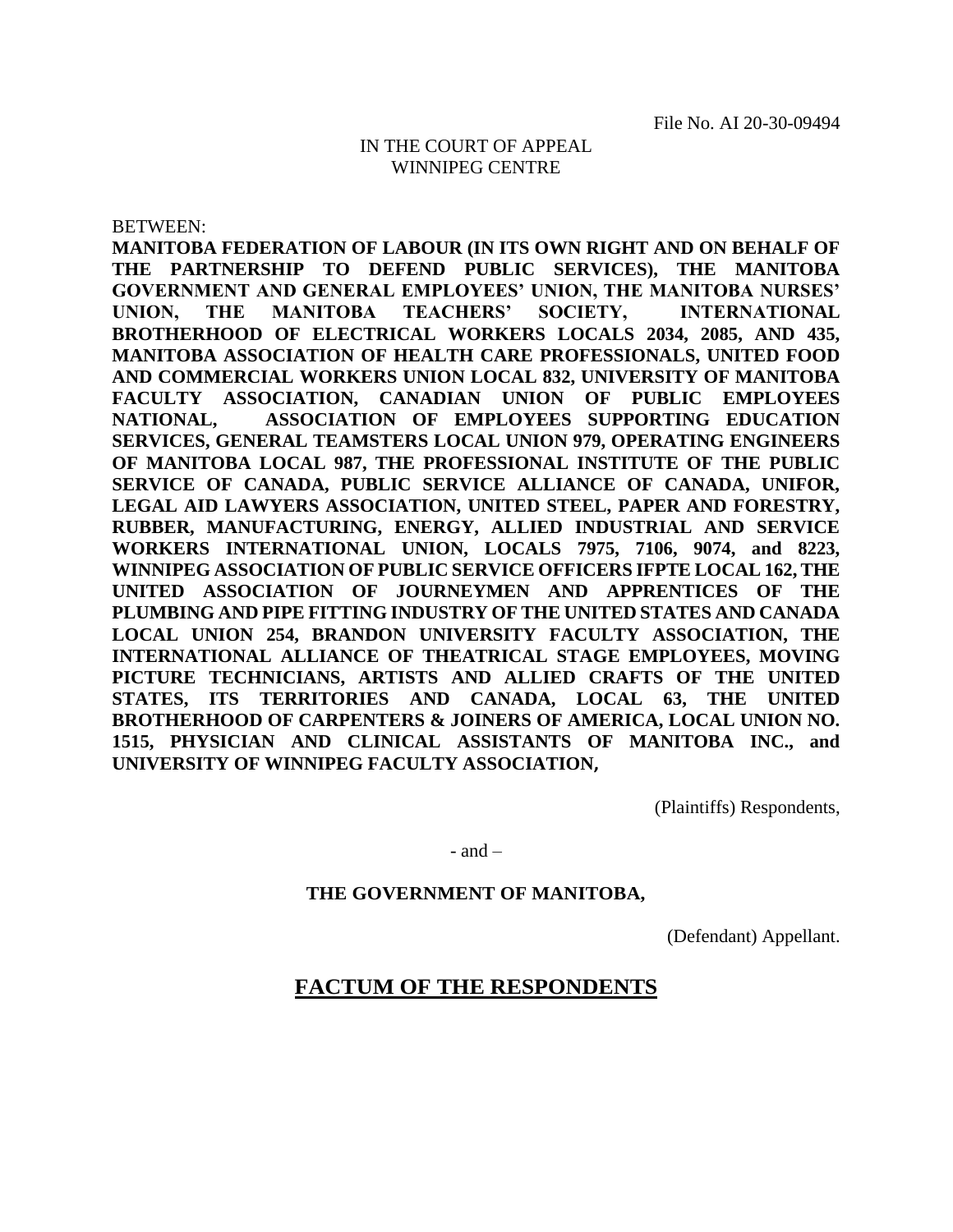| <b>Index</b> |                                                                                                                                                                               |  |
|--------------|-------------------------------------------------------------------------------------------------------------------------------------------------------------------------------|--|
| I.           |                                                                                                                                                                               |  |
| П.           |                                                                                                                                                                               |  |
| A.           |                                                                                                                                                                               |  |
| <b>B.</b>    |                                                                                                                                                                               |  |
| III.         |                                                                                                                                                                               |  |
| A.           |                                                                                                                                                                               |  |
| <b>B.</b>    |                                                                                                                                                                               |  |
|              | Issue 2: Did the trial Judge err in finding that the Government's conduct during the 2016<br>contract negotiations between the University of Manitoba and UMFA amounted to an |  |
| IV.          |                                                                                                                                                                               |  |
|              |                                                                                                                                                                               |  |
|              | Freedom of Association under s. 2(d) of the Charter – The Arc Bends Increasingly                                                                                              |  |
|              | The SCC did not Constitutionalize Wage Restraint Legislation in Meredith  19                                                                                                  |  |
|              | The Trial Judge did not Err in Concluding that the PSSA Violates s. 2(d) 23                                                                                                   |  |
|              | (i) The Trial Judge Recognized that the Issue before the SCC in Meredith was                                                                                                  |  |
|              | (ii) The PSSA Wage Levels do not Reflect or Respect Meaningful Collective Bargaining                                                                                          |  |
|              | (iii) The Trial Judge Found on the Evidence that the Government Sought to Avoid                                                                                               |  |
|              | (iv) The Trial Judge Found on the Evidence that the Wage Freeze had a Structural                                                                                              |  |
|              | (v) The Trial Judge did not Err in Finding that the PSSA was Unconstitutional because                                                                                         |  |
|              | The Trial Judge did not Err in Concluding that the Government Substantially Interfered                                                                                        |  |
|              |                                                                                                                                                                               |  |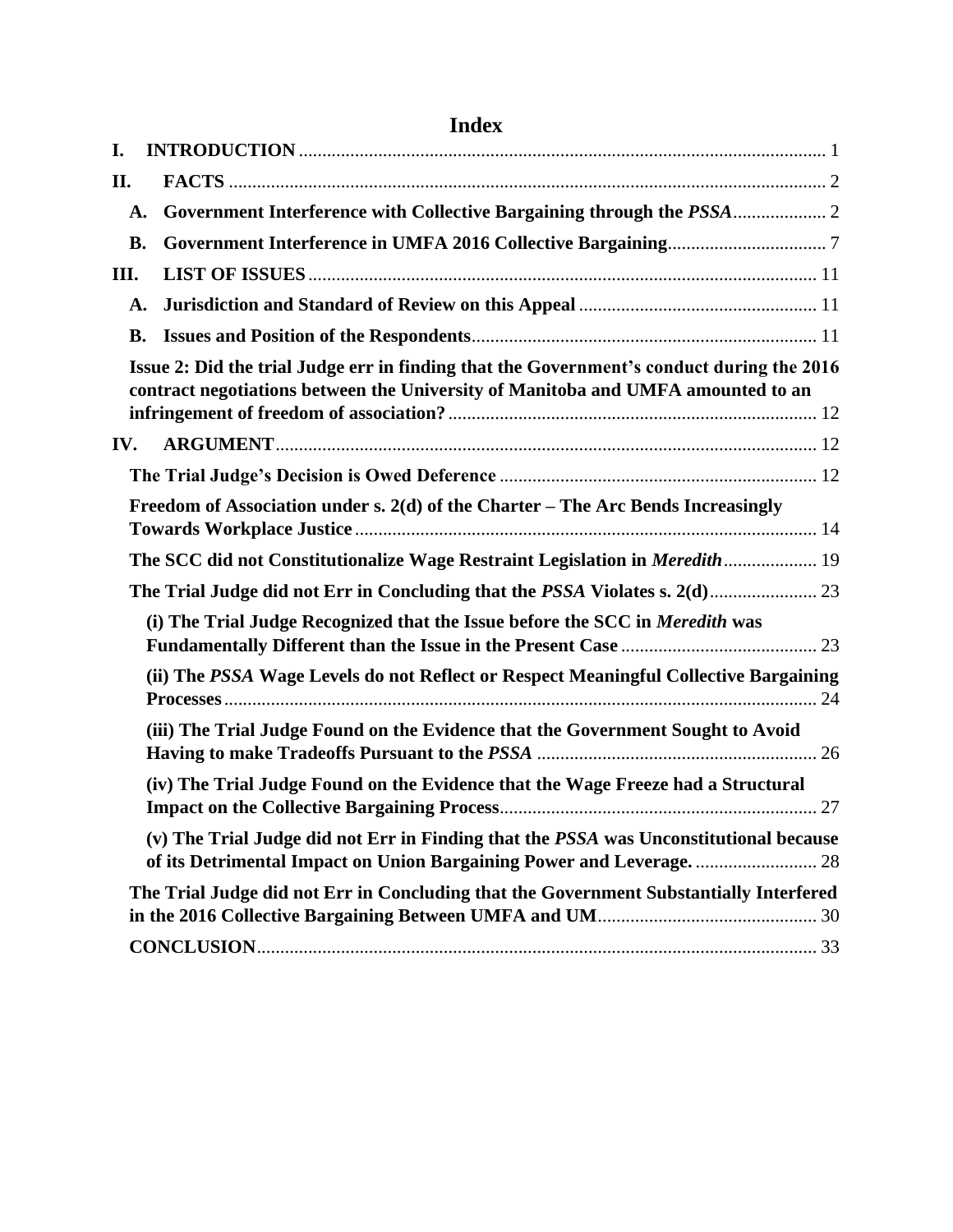## <span id="page-3-0"></span>**I. INTRODUCTION**

1. This appeal requires this Court to consider whether the trial Judge made a palpable and overriding error in finding that *The Public Services Sustainability Act* ("the *PSSA*") and the Appellant's conduct regarding 2016 bargaining between the University of Manitoba ("UM") and the University of Manitoba Faculty Association ("UMFA") substantially interfered in a meaningful collective bargaining process.

2. The legal test for a violation of freedom of association under s. 2(d) of the *Charter* is straightforward and well-established. The inquiry in every case is contextual and fact-specific.<sup>1</sup> The trial Judge heard a "significant body of evidence" from the Plaintiffs including 14 witnesses and 30 affidavits<sup>2</sup>. Her findings that the Appellant violated s. 2(d) of the *Charter* applied this evidence to the s. 2(d) test.

3. This appeal is about the facts of this case, not *Meredith v. Canada*. <sup>3</sup> The Supreme Court of Canada's (SCC) decision in *Meredith* reflects the factual context of that case. *Meredith* does not create a binding legal precedent that determines the outcome in other factual contexts.

<sup>1</sup> *Health Services and Support — Facilities Subsector Bargaining Assn. v. British Columbia*, 2007 SCC 27, [2007] 2 S.C.R. 391 ("*Health Services*"), Appellant's Book of Authorities ("ABA"), Vol. 1, Tab 5, para 92., Trial Decision, para 306, *British Columbia Teachers' Federation v. British Columbia*, 2015 BCCA 184 (dissenting reasons for judgement of Donald J.) ("*BCTF*"), Respondents' Book of Authorities ("RBA"), Tab 1, para 324; note that the SCC allowed BCTF's appeal "substantially for the reasons of Justice Donald": *British Columbia Teachers' Federation v. British Columbia*, 2016 SCC 49, RBA, Tab 2 <sup>2</sup> Trial Decision, paras 2, 21

<sup>3</sup> *Meredith v. Canada (Attorney General)*, 2015 SCC 2, 1 S.C.R. 125 ("*Meredith*"), ABA, Vol. 2, Tab 8,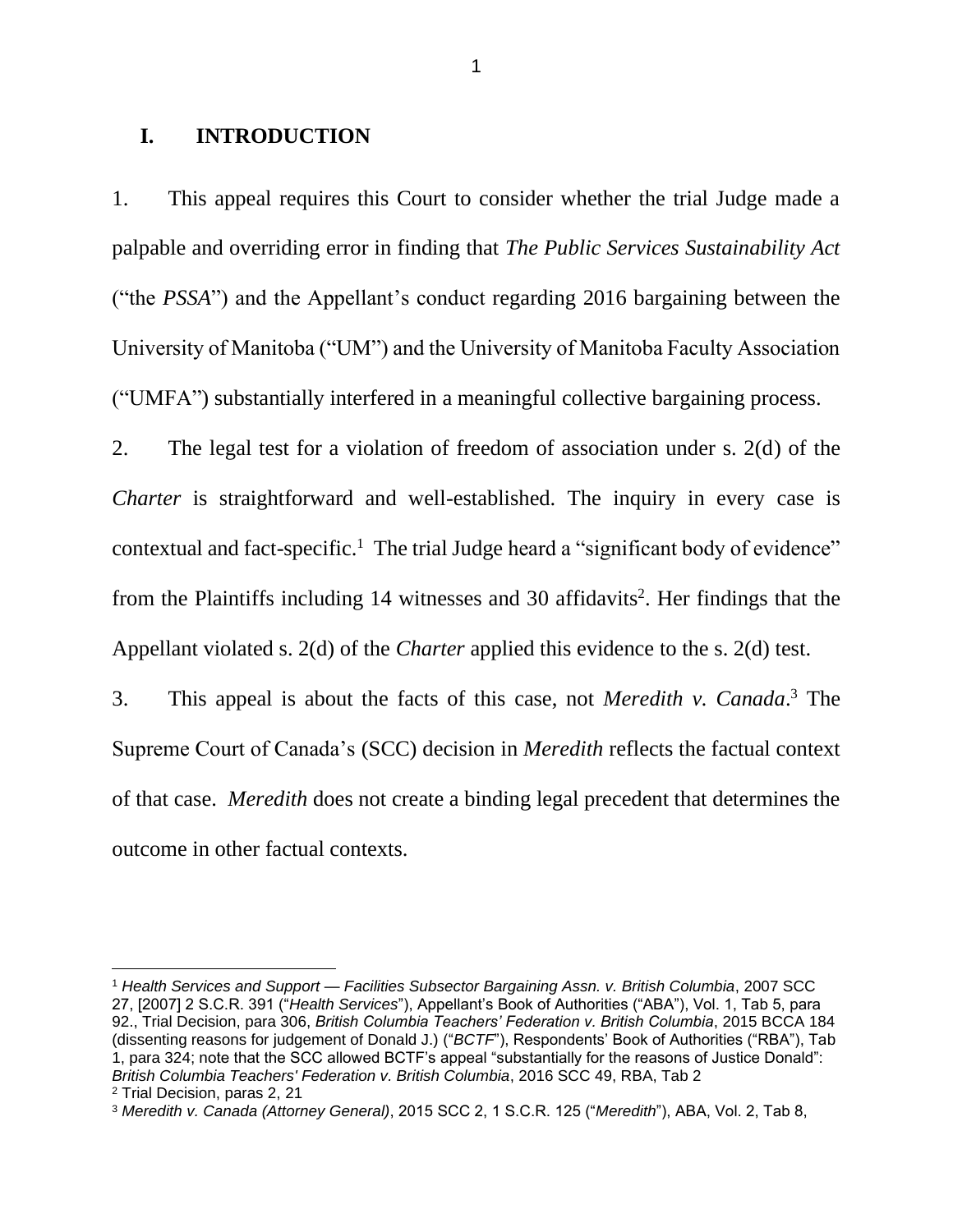### <span id="page-4-0"></span>**II. FACTS**

## <span id="page-4-1"></span>**A. Government Interference with Collective Bargaining through the** *PSSA*

4. Collective bargaining is a democratic process wherein workers decide the bargaining proposals they want their union to advance on their behalf.<sup>4</sup> Wages and monetary benefits were top bargaining priorities for workers covered by the *PSSA*. 5

5. The *PSSA* mandated maximum wage increases of 0, 0, 0.75 and 1.0% and prohibited other monetary gains over a four-year floating "sustainability period" that commenced when a collective agreement in effect on March 20, 2017 expired (and, as such, could apply until 2025).<sup>6</sup> The *PSSA* predetermined the monetary outcomes of bargaining for the next collective agreement, and effectively removed monetary issues from the table.<sup>7</sup>

6. The Appellant did not conduct a financial or economic analysis of the *PSSA*  and its wage restraint levels before enacting it into law; the trial Judge described the *PSSA* as "at best, arbitrary."<sup>8</sup> Wage limits of 0, 0, 0.75 and 1% did not reflect collectively bargained outcomes in Manitoba's public sector.<sup>9</sup> Although 21 of 334 *PSSA* covered collective agreements were settled in compliance with the *PSSA*, the trial Judge found that they were settled under "duress", more "capitulation than

<sup>4</sup> Appeal Book Volume 11, p. 3815, 3818, 3822-23

<sup>5</sup> Appeal Book Volume 11, p. 3816-3817, Trial Decision paras 42, 55, 74, 306 and 3077

<sup>6</sup> *The Public Services Sustainability Act*, S.M. 2017 c. 24 ("*PSSA*"), ABA, Vol. 3, Tab 22, ss. 2, 9, 12, 13 Trial Decision at para 320

<sup>7</sup> Trial Decision at para 307, Appeal Book Volume 11, p. 3822-24

<sup>8</sup> Trial Decision at para 392-93

<sup>9</sup> Trial Decision at paras 321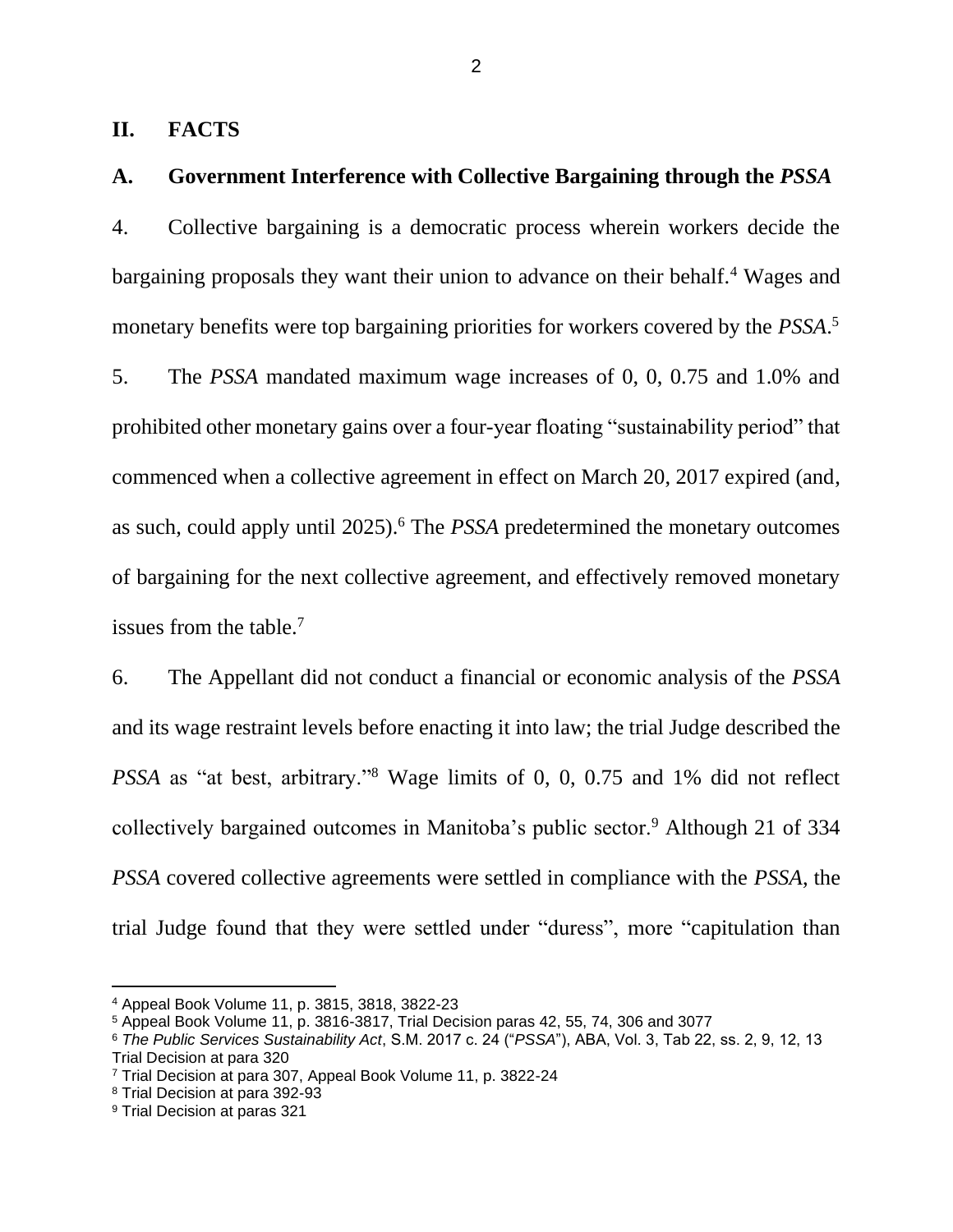negotiation", affected by the threat of the *PSSA* "claw back provisions", and conditionally ratified subject to its constitutionality.<sup>10</sup>

7. Dr. Robert Hebdon provided expert evidence on behalf of the Plaintiffs about how the collective bargaining process would be detrimentally impacted by the *PSSA*. The trial Judge described his evidence as reasonable, persuasive, and "of particular importance in evaluating the constitutionality of the *PSSA*."<sup>11</sup>

8. Collective bargaining usually begins with non-monetary issues; monetary issues are "tougher" to discuss. This allows the process to generate momentum, but having monetary issues left on the table is also a source of bargaining power and leverage for both parties. This leverage is lost once monetary issues are settled.<sup>12</sup>

9. Dr. Hebdon opined that by excluding monetary issues from bargaining, the *PSSA* prevented meaningful collective bargaining on monetary and non-monetary issues alike, and unfairly tilted the balance of bargaining power towards employers.<sup>13</sup> Whereas in free collective bargaining, a union might negotiate wage restraint in exchange for job security, with monetary outcomes pre-determined by the *PSSA*  unions would have little bargaining power on non-monetary issues of importance to

<sup>10</sup> *PSSA*, ss. 15 and 28, ABA Vol. 3 Tab 22, Trial Decision at paras 1, 321, 344, 423.

<sup>11</sup> Trial Decision at paras 326 – 328

<sup>&</sup>lt;sup>12</sup>Trial Decision para 128, Appeal Book Volume 11 p. 3816, 3822, Trial Transcript Volume 6 p. 18 L15 – p. 19 L25

 $^{13}$  Appeal Book Volume 11, p. 3822 – 3823, Trial Transcript Volume 6 p. 26 L6 – L 20, Trial Decision at para 135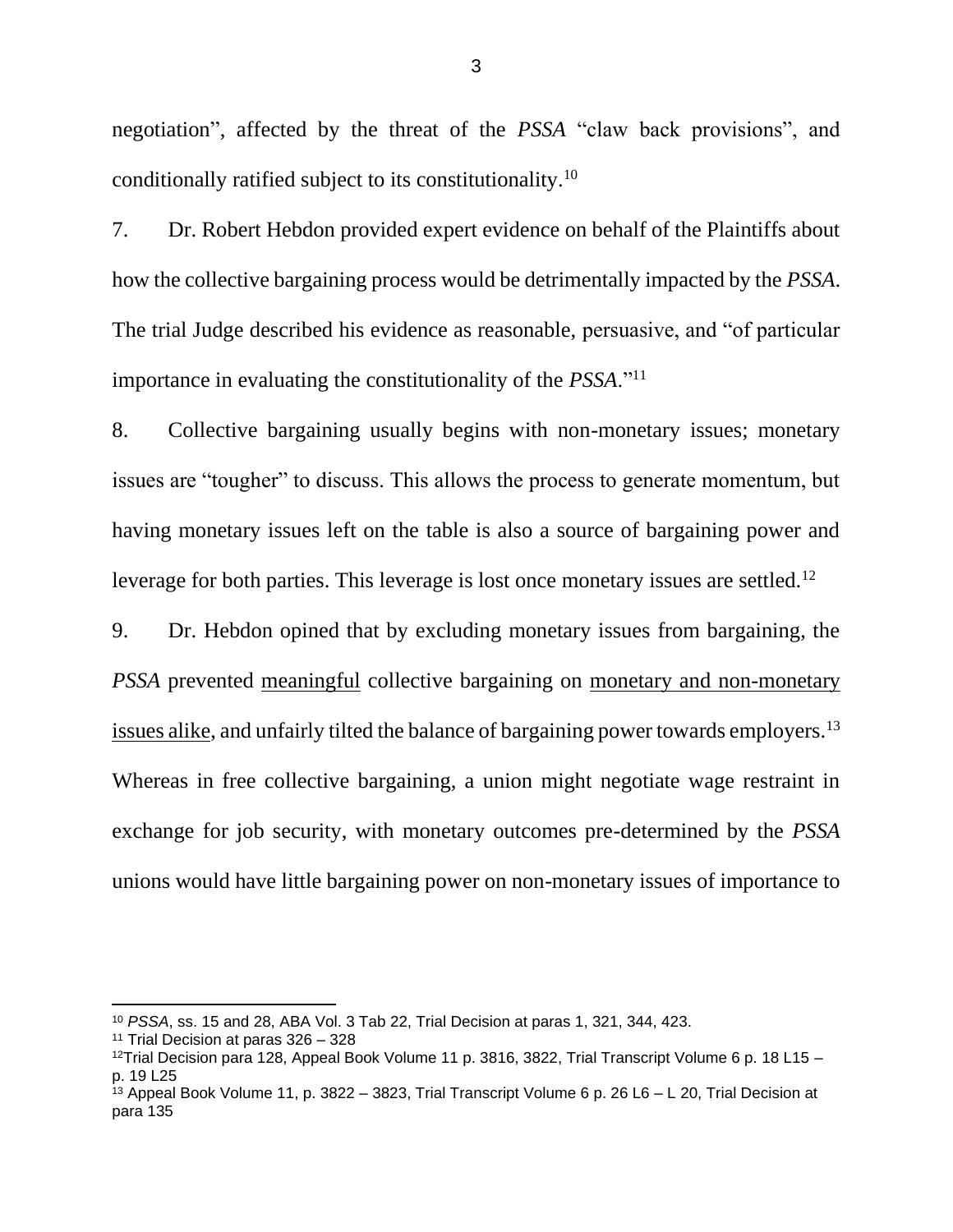workers, such as job security.<sup>14</sup> He opined that "there is no compelling reason why any Manitoba employer would agree to enhanced job security when wages have been previously imposed by fiat …"<sup>15</sup> While not prohibiting strikes, 77% of strikes are over monetary issues; strikes are futile under the *PSSA*. 16

10. Dr. Hebdon opined that the *PSSA* would have other harmful effects as well. The *PSSA* would cause worker frustration and anger; harm union-worker relationships and produce internal union conflict; and cause worker cynicism in the institution of collective bargaining.<sup>17</sup> Industrial unrest would be redirected towards grievances and other complaints, which in turn harms important employer-union relationships.<sup>18</sup> Legislative intervention such as the *PSSA* will also chill future bargaining processes and increase the likelihood of impasse; produce a negative wage effect in the next collective agreement; and discourage the use of free collective bargaining in tough climates of restructuring or economic challenges.<sup>19</sup>

11. Trial evidence corroborated many of Dr. Hebdon's predicted outcomes. Several union negotiators testified about how collective bargaining usually starts

 $14$ Appeal Book Volume 11 at pp. 3822, 3824, 3825, Trial Transcript Volume 6, p. 26 L6 – p. 28 L36, Trial Decision at paras. 131, 132, 135

<sup>15</sup>Appeal Book Volume 11 at p. 3858, Trial Decision at para. 132

<sup>16</sup> Appeal Book Volume 11 at p. 3817, 3826; Trial Decision, paras. 133, 322, 332, 348, Trial Transcript Volume 6, p. 30 L 22 – P. 31 L3

<sup>17</sup> Appeal Book Volume 11 at p. 3820-21, 3823, Trial Decision at paras. 132, 330, 422, Trial Transcript p. 23 L5 – p. 26 L4

<sup>18</sup> Appeal Book Volume 11 at p. 3818-19, 3826, Trial Decision at para. 330, Trial Transcript p. 31 L 30 – p. 32 L35

<sup>19</sup> Appeal Book Volume 11 p. 3819, 3821, Trial Decision para 129-130, Trial Transcript Volume 6 p. 20 L  $30 - p. 23 L3$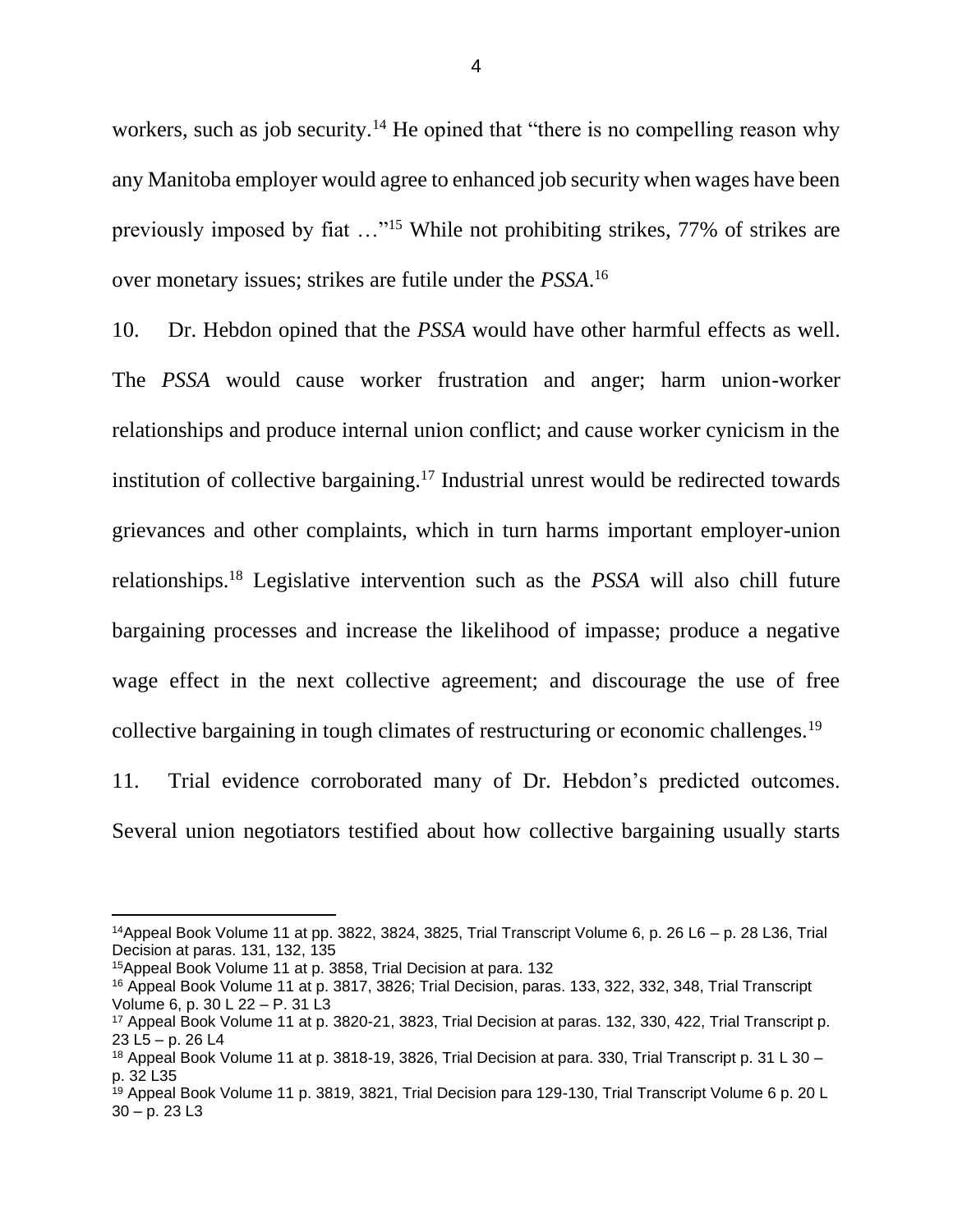with "less charged" non-monetary proposals before monetary issues are discussed; under the *PSSA*, the monetary outcomes of bargaining were known before it started, which one negotiator described as having turned the established bargaining process "on its head."<sup>20</sup> Union negotiators testified that the *PSSA* would reduce their leverage at the bargaining table, because employers would achieve wage restraint without having to make trade-offs, and many experienced a real lack of bargaining power over non-monetary proposals.<sup>21</sup> Several negotiators testified that collective agreements settled under the *PSSA* contained only "minor" improvements, which was a reflection of the reduced bargaining power of unions.<sup>22</sup>

12. Following the 2008 global financial crisis, many public sector unions in Manitoba freely negotiated 2010-2014 collective agreements that included enhanced job security (no layoffs) in return for agreeing to two years of wage freezes.<sup>23</sup> By contrast, unions that negotiated job security in their 2010-2014 collective agreements were unable to negotiate it in the same workplaces under the *PSSA*. This reflected their reduced bargaining power in negotiations under the *PSSA*. <sup>24</sup> The

<sup>&</sup>lt;sup>20</sup> Trial Decision paras 53-55, 82, 89, Trial Transcript Volume 7 p. 12 L15-22, Trial Transcript Volume 2, P. 9 L3-22, Appeal Book Volume 2, p. 383, Appeal Book Volume 1 p.79

<sup>21</sup> Trial Decision para. 58, 65, Appeal Book Volume 1, p. 197, Appeal Book Volume 2, p. 385, p. 644, Appeal Book Volume 5, p. 1604-5 Appeal Book Volume 4, p. 1279

 $22$  Trial Decision paras 72-75, 342, 348, 426, Appeal Book Volume 3, p. 1092, Appeal Book Volume 4 p. 1339

 $23$  Trial Decision para. 50, Appeal Book Volume 6, pp. 1976-8, 1982-3, Volume 5 p. 1600-1604 <sup>24</sup> Trial Decision para. 72, 73, 82, Appeal Book Volume 3, pp 1024-1028, 1087-1091, Appeal Book Volume 4, p. 1332-1334, Appeal Book Volume 5 p. 1605. In addition, several unions tried to negotiate new job security clauses under the *PSSA* without success. See, for example, Appeal Book Volume 2 p. 383, Volume 4 p. 1331-34, Trial Transcript Volume 5, n p. 63 L30 - P. 66 L37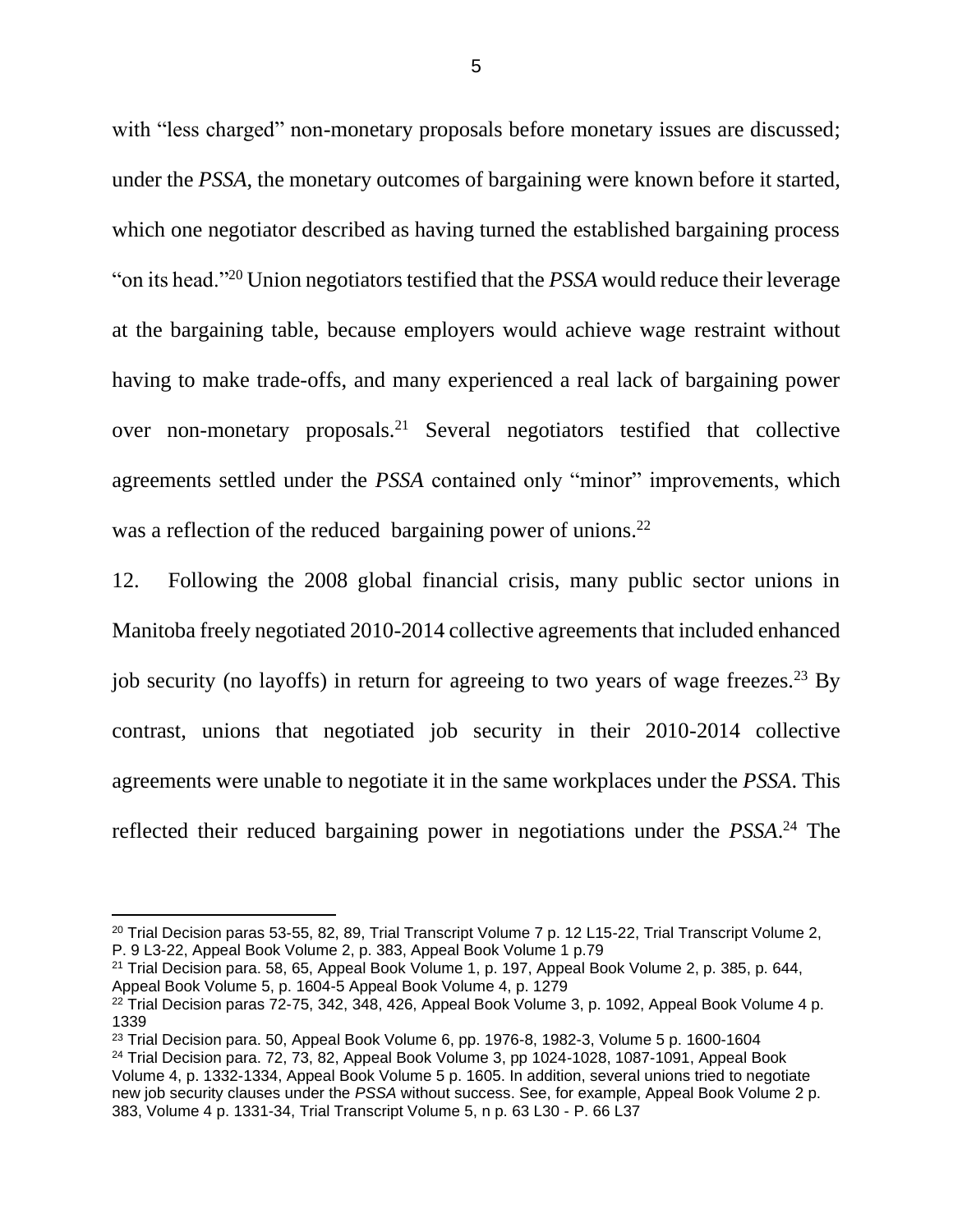Government admitted legislating wage restraint instead of trying to collectively bargain it in order to avoid having to negotiate tradeoffs and concessions, and to establish certainty, an approach to bargaining which the trial Judge described as "strident, inflexible and rigid."<sup>25</sup>

13. Trial evidence also demonstrated other labour relations harm caused by the *PSSA*. Several negotiators testified that their members were angry about restricted negotiations and questioned the value of being unionized and paying dues.<sup>26</sup> Many workers expressed a loss of confidence in their union's ability to effectively represent their priorities; workers in one workplace filed an unfair labour practice complaint against their union about *PSSA* bargaining.<sup>27</sup> Several workplaces experienced morale and recruitment/retention problems.<sup>28</sup> Labour relationships between unions and employers were also harmed.<sup>29</sup>

14. The trial Judge's decision that the *PSSA* violates s. 2(d) cites extensively from the evidence. She found that the *PSSA* substantially interfered with the collective bargaining process by removing the right to bargain monetary issues of fundamental importance to workers, as well as reducing union bargaining power over significant

 $25$  Appeal Book Volume 6 pp. 1950, 1984-6. Trial Decision paras 334, 343, 347

<sup>&</sup>lt;sup>26</sup> Trial Decision paras 67, 77, 99, 106, 110, Appeal Book Volume 1 p. 184, 198, Appeal Book Volume 2, p. 380-81, 420-21, Appeal Book Volume 4, p. 1225, 1243,

 $27$  Trial Decision paras 42, 47-48, 60-61, Appeal Book Volume 2, p. 703, Appeal Book Volume 5, p. 1660, 1662-1664 and see para 25 and FN 40 below

<sup>28</sup> Appeal Book Volume 1 p. 182-184, Appeal Book Volume 5 p. 1585-86, 1595-1600, Appeal Book Volume 6 p. 2000

<sup>29</sup> Trial Decision para 42, Appeal Book Volume 5, p. 1599-1600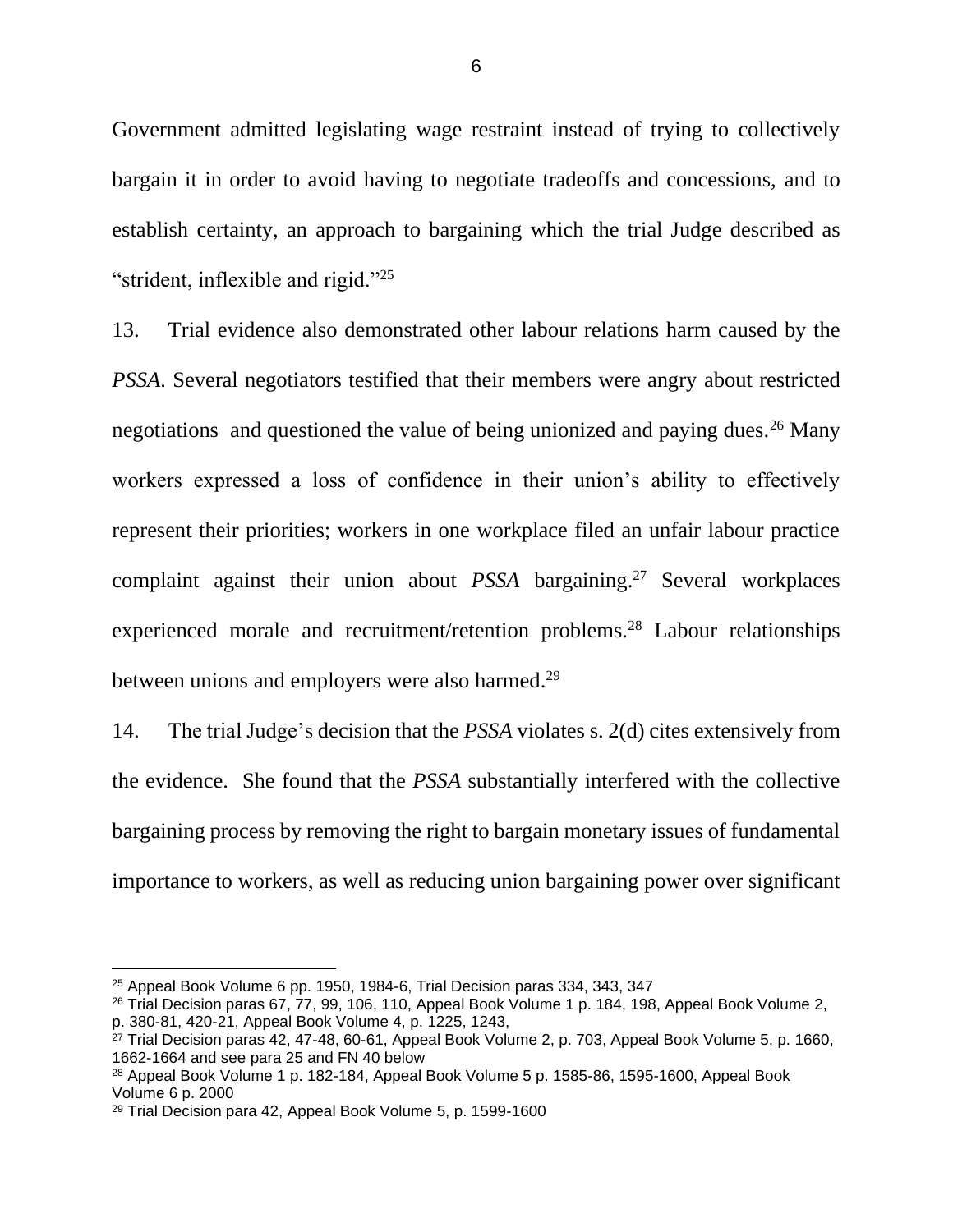non-monetary issues including job security. Strike action was rendered "futile."<sup>30</sup> There was a demonstrated lack of union leverage to bargain non-monetary issues such as job security, as well as a variety of labour relations harm experienced.<sup>31</sup> Bargaining under the *PSSA* was not meaningful.

## <span id="page-9-0"></span>**B. Government Interference in UMFA 2016 Collective Bargaining**

15. The Appellant challenges the trial Judge's ruling, based on the evidence tendered at trial, $32$  that it substantially interfered in the 2016 contract negotiations between UM and UMFA, thereby violating s. 2(d).

16. The evidence disclosed that numerous Government officials, elected and otherwise, were involved in communications<sup>33</sup> with UM, and Government decisions<sup>34</sup> were made that ultimately constituted substantial interference in the 2016 bargaining process. None testified at trial. The Government's only witnesses were its experts and three civil servants who testified as to the s.1 issue, not under appeal.<sup>35</sup>

<sup>30</sup> Trial Decision paras 306-309, 311, 320, 322, 329, 331-34, 341 - 348

<sup>31</sup> Trial Decision paras 330, 331, 342, 348

<sup>32</sup> Affidavit and Supplemental Affidavit of Greg Flemming, UMFA Executive Director (Appeal Book, Volume 2, pp 430-618); testimony of Mark Hudson, UMFA President (trial transcripts, Volume 2, p. 60- 106); Agreed Documents – Appeal Book Volumes 7 (pp. 2495-2669), 8 (pp. 2770 – 2949) and 10 (pp. 3780 - 3792

<sup>33</sup> Directly involved in communicating with UM officials were **Michael Richards** (Deputy Minister charged with overseeing the development of the *PSSA*), **Gerry Irving** (Sec. to the Public Sector Compensation Committee), **Rick Stevenson** (ADM – Labour Relations), **Cameron Friesen** (Minister of Finance), and **Lynn Zapshala-Kelln** (Sec. to the Treasury Board).

<sup>34</sup> Decision makers regarding the directives issued to UM included **Premier Pallister** and Cabinet Ministers **Friesen, Goertzen, Fletcher, Cullen, Stefanson, and Schuler** (all voting members of the Public Sector Compensation Committee of Cabinet).

<sup>&</sup>lt;sup>35</sup> The Plaintiffs acknowledge that Mr. Irving would have been incapable of testifying for health reasons. Mr. Stevenson submitted two affidavits that were both evidence before the trial judge but neither affidavit addresses UM/UMFA 2016 negotiations.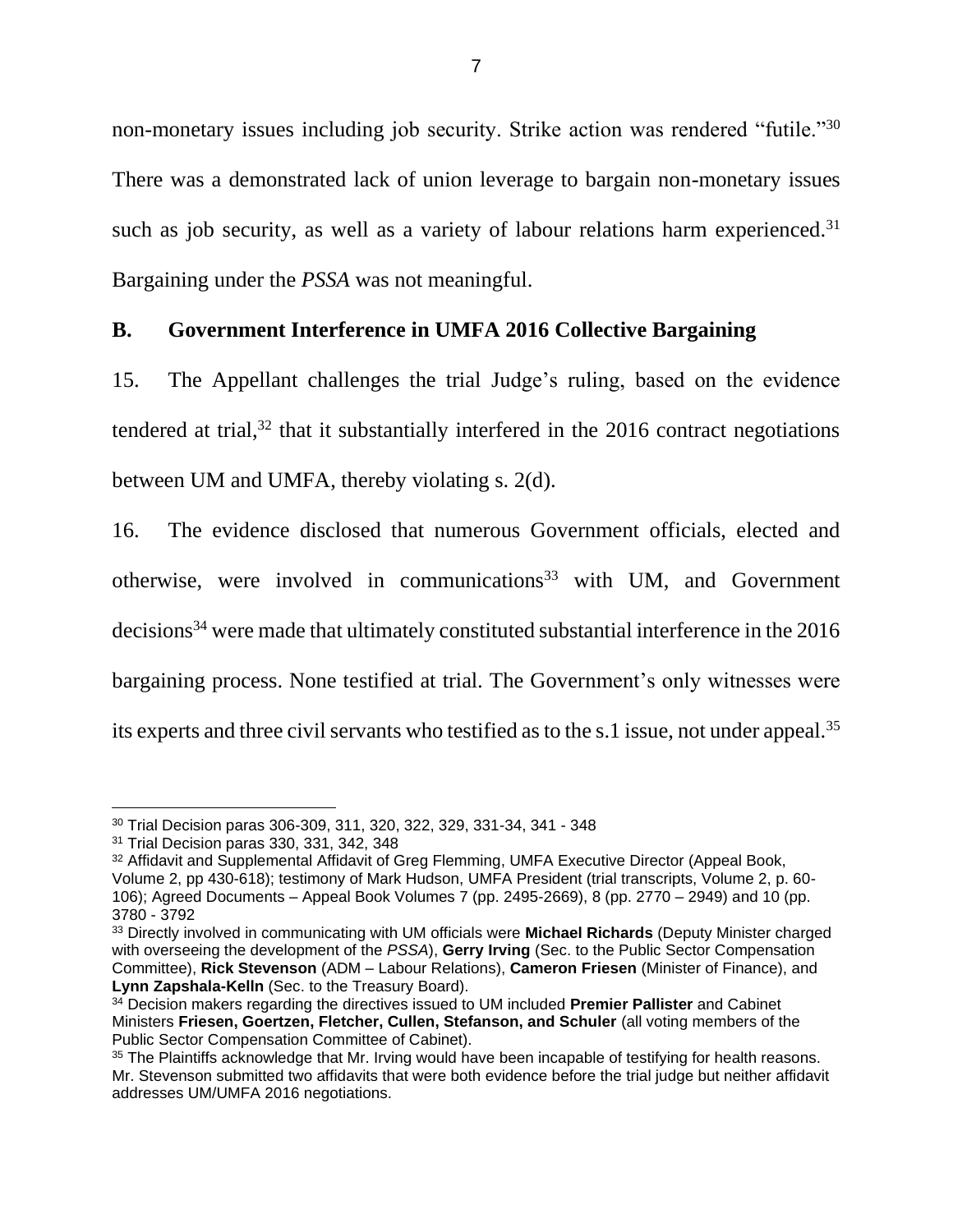17. The only evidence before the trial Judge was adduced by the Plaintiffs, including the Decision of the Labour Board in the unfair labour practice UMFA filed against UM.<sup>36</sup>

18. The Appellant's Notice of Appeal and Factum are littered with inaccurate references to the Government directive issued to UM on October 6, 2016 as a "new mandate" or a "change" in mandate. UM had been given no Government mandate whatsoever in 2016, prior to making its 17.5% wage offer on September 13, 2016.<sup>37</sup>

19. The following evidence was adduced regarding 2016 negotiations.

20. UMFA members' wages were the lowest of 12 other comparable Canadian universities, and this was of significant concern to both UM and UMFA. UM publicly communicated its wage offer of 17.5% as important to the University and that it was in a good financial position to make that offer.

21. Commencing on September 30, 2016, and in the weeks that followed, approximately 30 secret communications occurred between UM and Government officials (Irving, Stevenson, Richards) whereby the University was told that:

• It was likely that Government would move on public sector wage controls.

<sup>36</sup> By agreement between the parties the trial Judge could accept the factual and legal findings in the Board's Decision, as if it were evidence at trial.

<sup>37</sup> Appeal Book, Volume 8, pp. 2876-7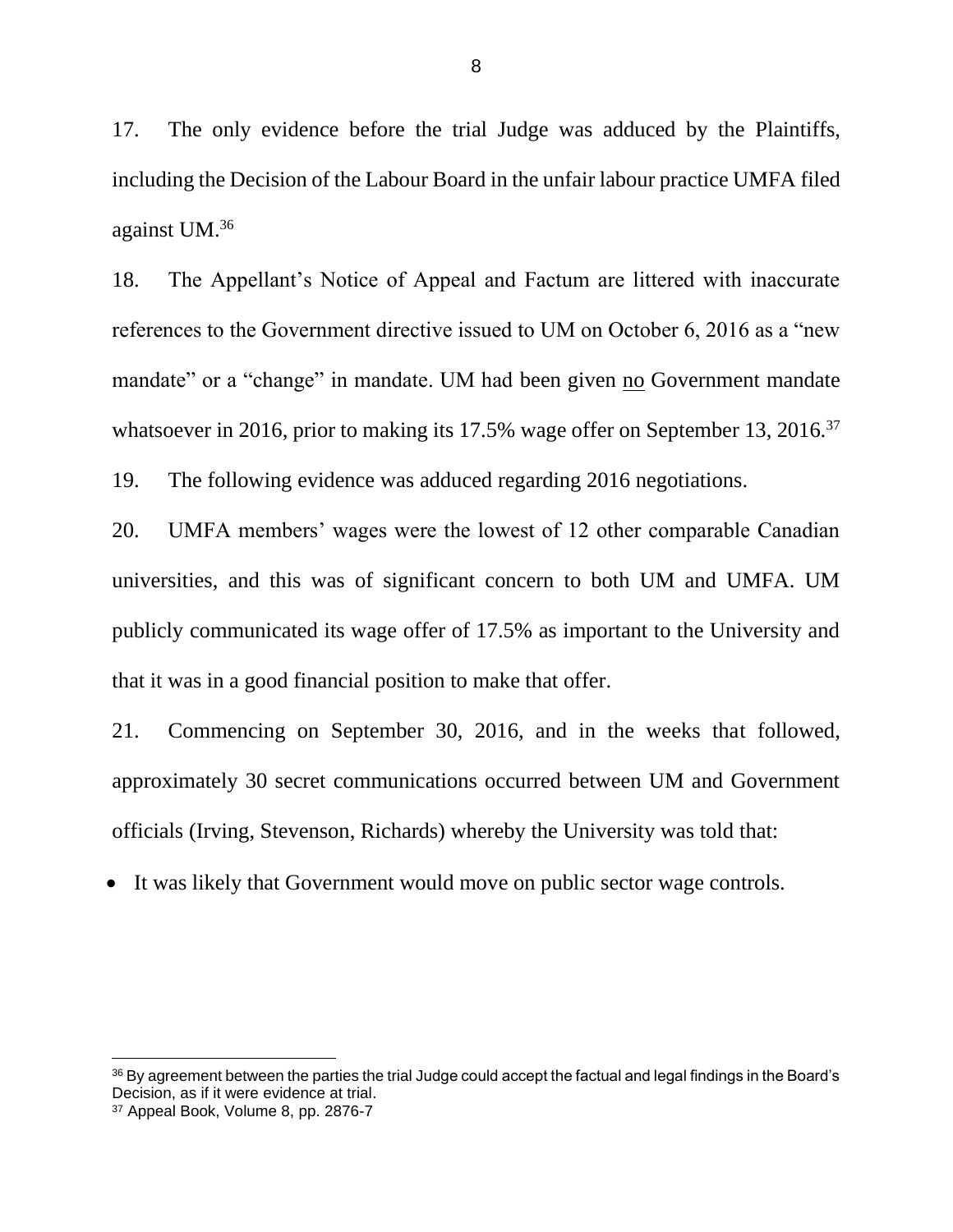- UM's September 13, 2016 wage offer to UMFA had been "embarrassing" to Government and would create a bad precedent for future bargaining regarding public sector wages across Manitoba.
- A 1% increase for UMFA could set a pattern such that it could effectively result in a \$100 million cost to the Government across the broad public sector.
- The UM must remove its September 13, 2016 offer from the table and offer a oneyear collective agreement with no wage increases.
- UM would have to "apply" to the Government for approval of wage increases in any subsequent years.
- Government's direction was a mandatory order, not a request, and nonparticipation by UM was not an option.
- It would be dangerous for UM to fail to comply, and there would be "financial consequences" for the University.
- The Government directed that these discussions remain confidential. UM could go back to the bargaining table and tell UMFA that they had changed their mandate, without mentioning the Government directly.

22. Mr. Juliano reported to UM that Government was "second guessing and essentially dictating, not just the mandate, but the University's bargaining strategy" and that Government was "so micromanaging things it's driving me crazy."<sup>38</sup>

<sup>38</sup> Appeal Book Volume 2, p. 553 and 555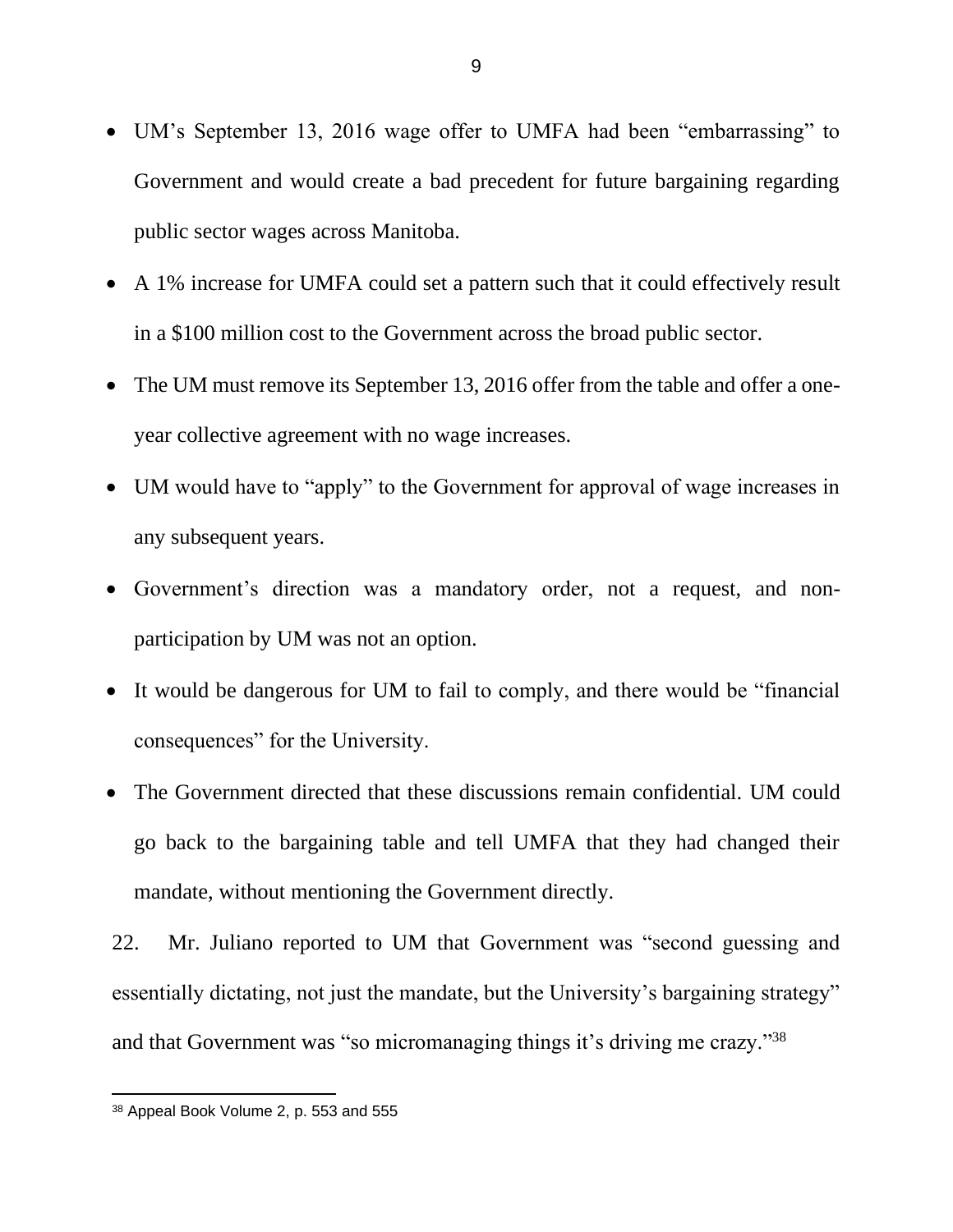23. On October 26, 2016, UM President Barnard wrote to Premier Pallister asking the Government to reconsider its imposition of a salary pause that would "seriously debilitate the University of Manitoba's almost completed (9 months into bargaining) negotiations with UMFA." Further, "…abiding by the pause would require us to backtrack from our latest offer and would – without doubt – lead to a prolonged and divisive strike with devastating impacts on this community." The President received no response.

24. The following day, at the commencement of mediation to attempt to avoid a strike, UM disclosed the Government's actions. The mediator advised both parties that he would not have flown in if he had known that salary was not open to negotiation.<sup>39</sup>

25. Dr. Mark Hudson testified that 2016 bargaining and the ensuing strike caused significant damage to the relationship between UMFA and UM, and between UMFA and its own members.<sup>40</sup>

26. The Labour Board found that UM had committed an unfair labour practice by abiding by the Government's requirement to keep its October 6, 2016 directive secret from UMFA. As to the directive itself, the Board stated:

It is not contested that the University was ordered by the Provincial government, under warning of consequences, to comply with the new mandate requiring a pause (meaning 0%) in any wage increases for one year. The University complied

<sup>39</sup> Appeal Book Volume 2 p. 561

<sup>40</sup> Trial Transcript Volume 2, pp. 64-66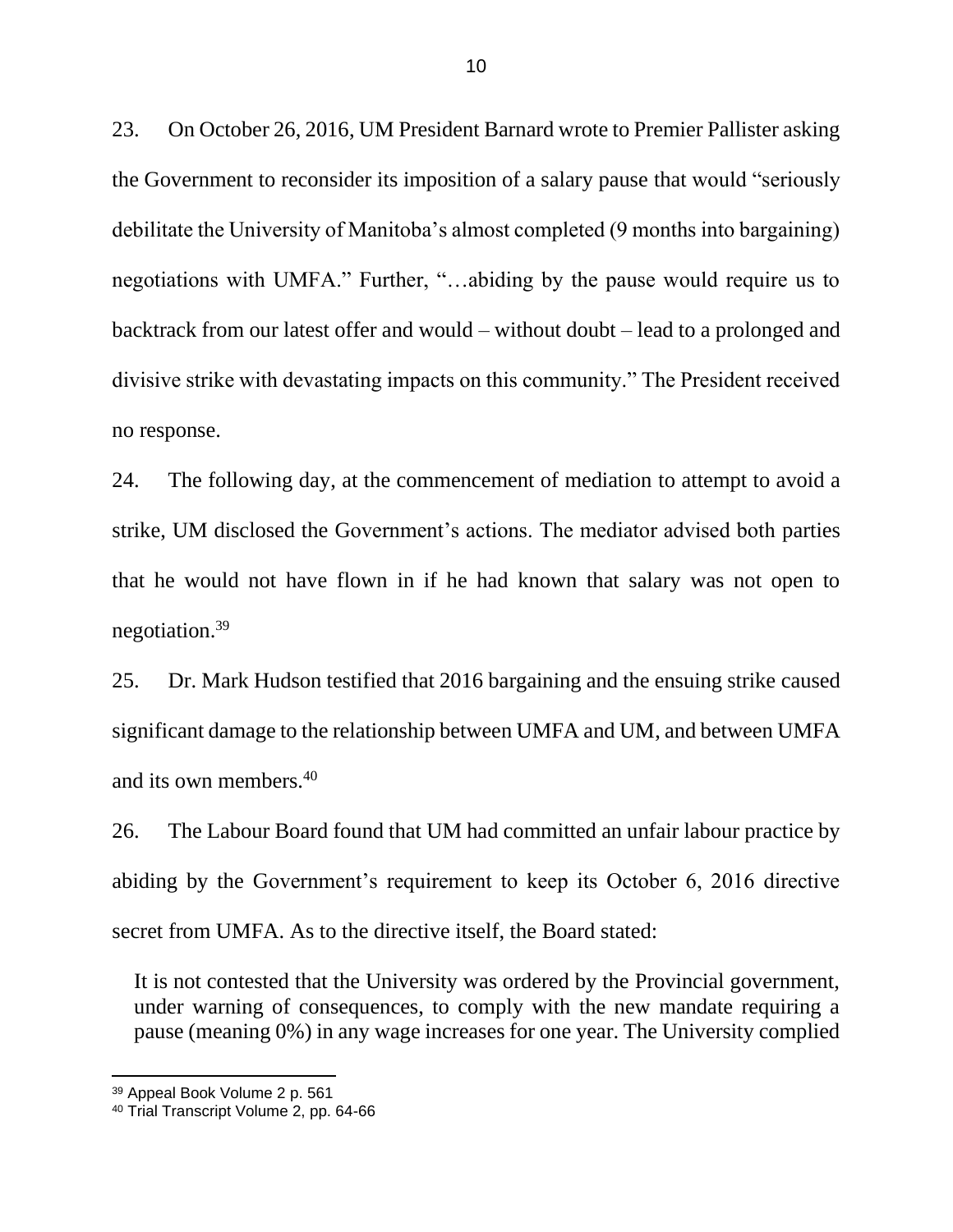with the government's order having determined that the consequences of not doing so would be too severe in light of its financial dependency upon government and the substantial power and influence that the government could wield with respect to University governance.<sup>41</sup>

# <span id="page-13-0"></span>**III. LIST OF ISSUES**

# <span id="page-13-1"></span>**A. Jurisdiction and Standard of Review on this Appeal**

27. The Respondents agree with the Appellant's position in respect of jurisdiction.

The Respondents agree that the standard of review with respect to questions of law

is correctness, but questions of fact and mixed fact and law are reviewable on the

standard of palpable and overriding error, as set out below.

## <span id="page-13-2"></span>**B. Issues and Position of the Respondents**

# **Issue 1: Did the trial Judge err in concluding that the restraint on wages set out in the** *PSSA* **resulted in substantial interference in collective bargaining and thus amounted to an infringement of the freedom of association under s. 2(d) of the** *Canadian Charter of Rights and Freedoms***?**

28. No, based on the trial Judge's contextual and fact-specific analysis of the evidence in this case. The Appellant identifies five alleged errors. With the exception of alleged error (i) regarding the trial Judge's findings about the constitutionality of the *PSSA* (paragraphs  $58 - 63$  of the Appellant's factum), which raises an error of law reviewable on the correctness standard, all other errors identified by the Appellant involve questions of mixed fact and law. The trial Judge's decision respecting issue (i) is correct. The Appellant has not demonstrated a palpable and

<sup>41</sup> *University of Manitoba Faculty Association v. University of Manitoba*, Manitoba Labour Board Case 215/16 ("MLB 215/16"), ABA, Vol. 1, Tab 1, p. 71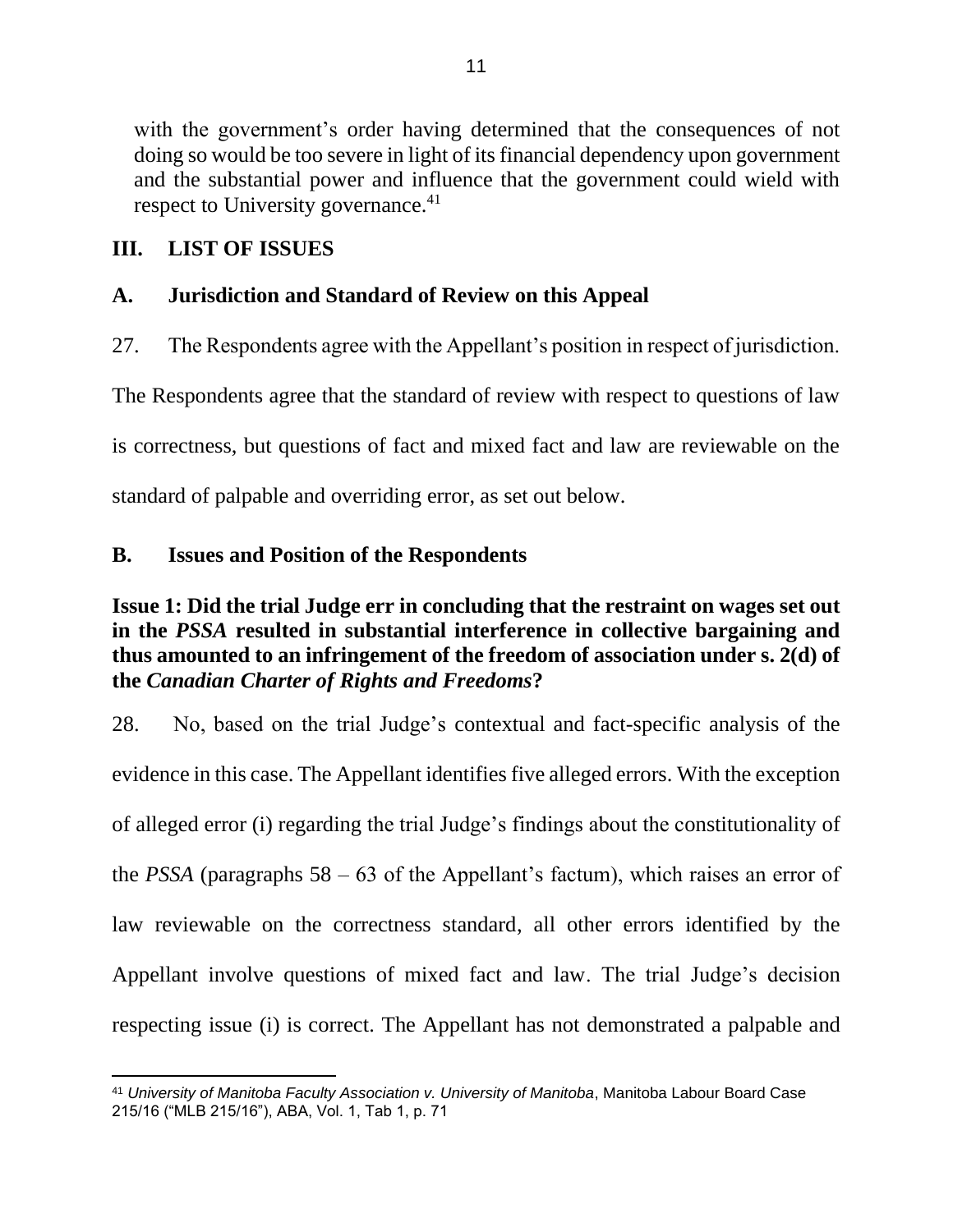overriding error on the other issues, and her decision is correct in any event.

# <span id="page-14-0"></span>**Issue 2: Did the trial Judge err in finding that the Government's conduct during the 2016 contract negotiations between the University of Manitoba and UMFA amounted to an infringement of freedom of association?**

29. No. This is a question of mixed fact and law, which attracts deference on appeal. The Appellant has not established a palpable and overriding error, and her decision is correct in any event.

## <span id="page-14-1"></span>**IV. ARGUMENT**

## <span id="page-14-2"></span>**The Trial Judge's Decision is Owed Deference**

30. The Appellant incorrectly identifies an across-the-board correctness standard based on cases addressing standard of review in the administrative law context, as opposed to the civil appellate context. The correctness standard applies to constitutional questions arising from administrative decisions because of the judiciary's unique role in interpreting the Constitution and because the rule of law requires a final and determinate answer to constitutional questions from the Courts. These rationales do not apply to the appeal of a trial judge's decision.

31. This Honourable Court has held that the appellate standard of review in a civil case dealing with constitutional issues is the civil standard of review, which is determined by the nature of the real question raised by the specific ground of appeal.<sup>42</sup> This is the standard that has been applied by appellate Courts in s. 2(d)

<sup>42</sup> *Young v. Ewatski*, 2012 MBCA 64, RBA, Tab 3, paras. 32-33, 42; *Housen v. Nikolaisen,* 2002 SCC 33, [2002] 2 S.C.R. 235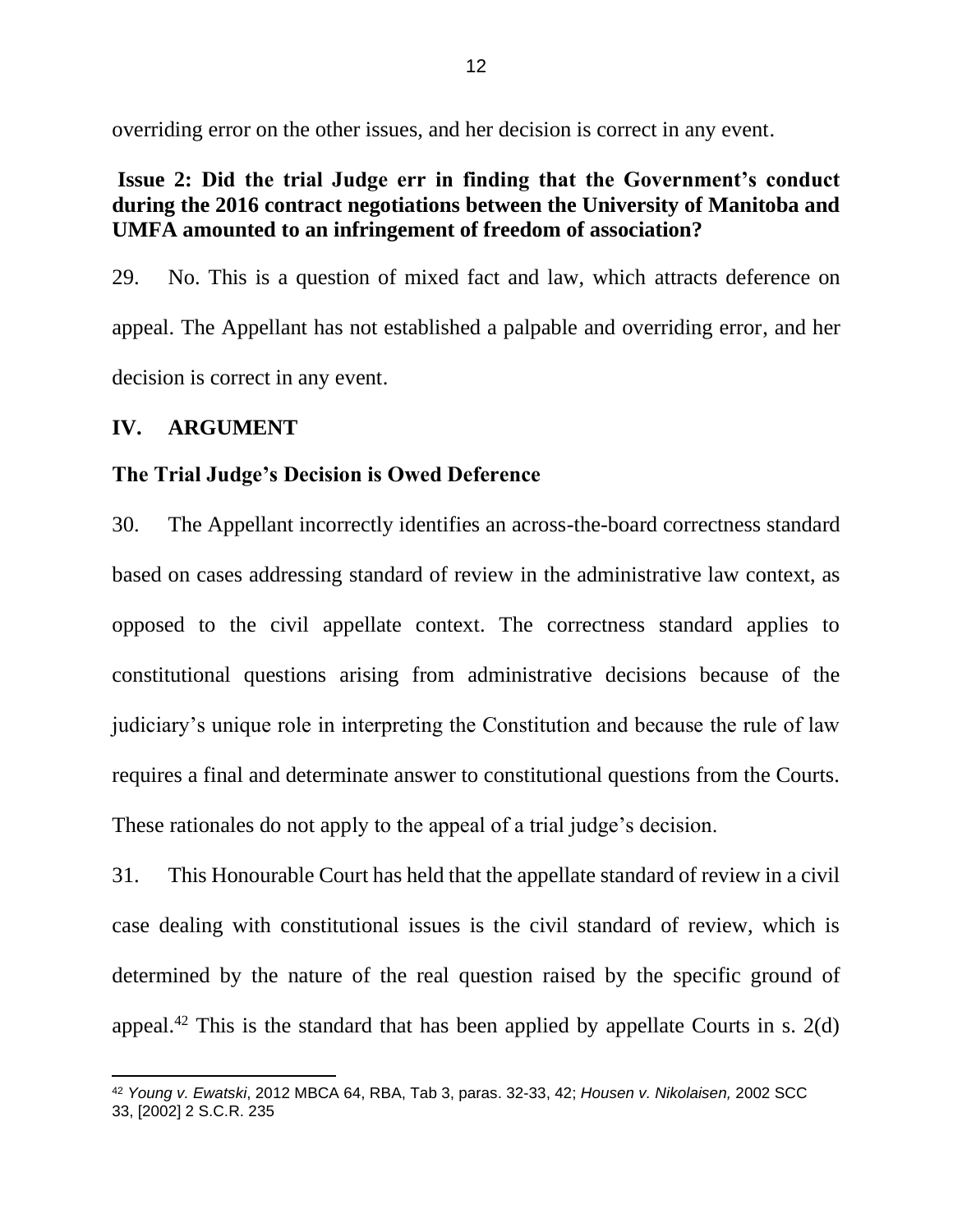cases. Questions of law are subject to a correctness standard. Questions of fact and questions involving the application of the law to the facts where there is no extricable question of law are subject to a standard of palpable and overriding error and entitled to deference. A palpable and overriding error is one that is so obvious that it can be "plainly seen" and has led the trial judge to a wrong result.<sup>43</sup>

32. As discussed in *BCTF*, the SCC "has gone to great lengths to emphasize the importance of deference to the trial judge when it comes to determinations of fact or questions of mixed fact and law." The contextual and fact-specific assessment of the constitutionality of government legislation or actions under s. 2(d) "deals entirely with discrete actions of government and the relationship between actual, identifiable, and knowable parties," not abstract questions of rights and freedoms. The actions of government, its motivations, and its consequent effects on unions and their members are facts best determined by a trial Judge. Findings underlying a conclusion that government substantially interfered with collective bargaining are therefore deserving of deference. As stated above, the trial Judge in this case had the benefit of an extensive body of evidence, which provided important context for applying the s. 2(d) test. The intimate familiarity she obtained as a result should not be lightly ignored, absent palpable and overriding error. $44$ 

*<sup>43</sup> Canada (Attorney General) v. Meredith*, 2013 FCA 112, RBA, Tab 4, para. 60; *Gordon v. Canada (Attorney General)*, 2016 ONCA 625 ("*Gordon*"), ABA, Vol. 3, Tab 13, paras 102, 240; *BCTF*, RBA, Tab 1, paras. 278, 324-328

<sup>44</sup> *BCTF*, RBA, Tab 1, paras. 324-329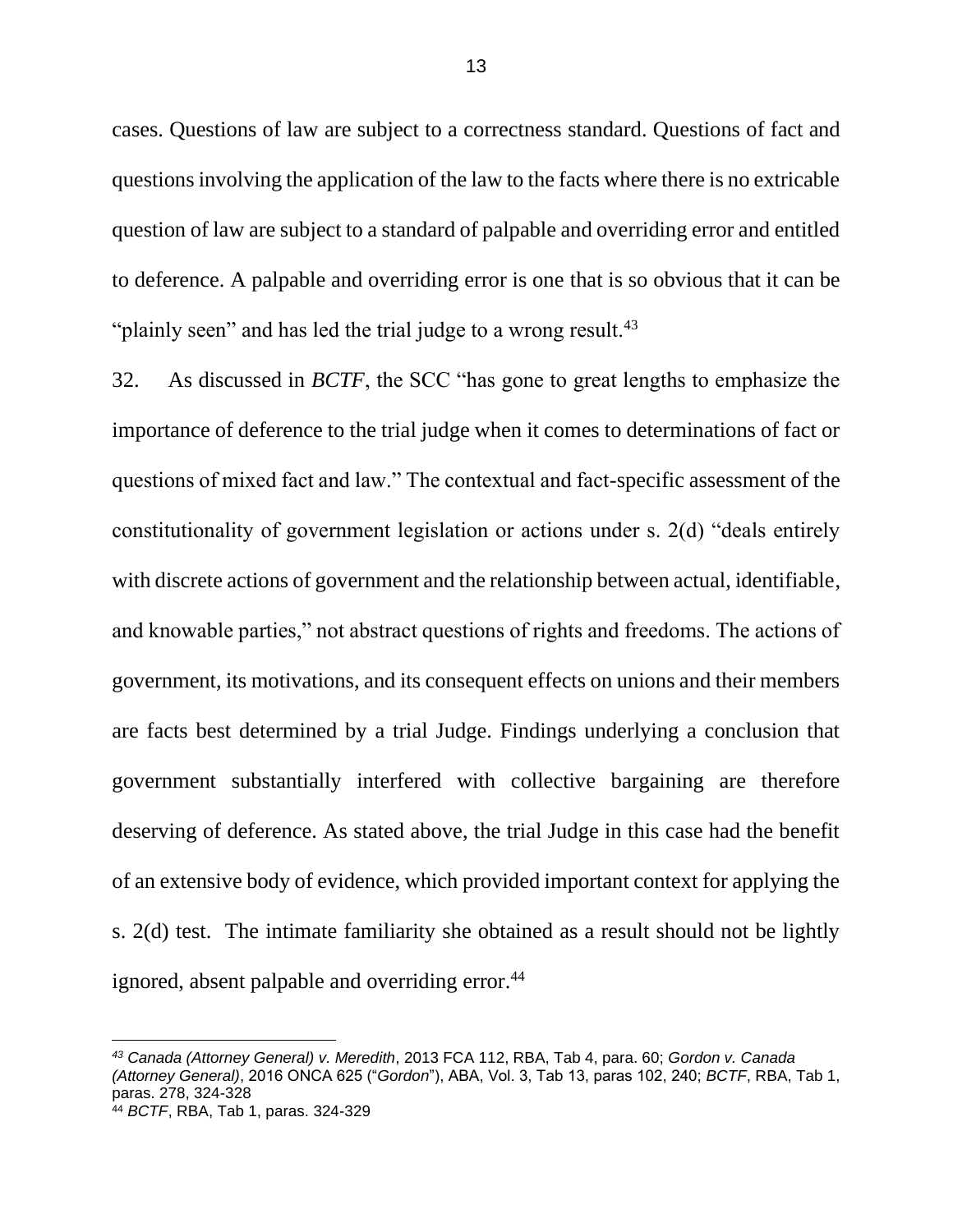# <span id="page-16-0"></span>**Freedom of Association under s. 2(d) of the Charter – The Arc Bends Increasingly Towards Workplace Justice**

33. In *Health Services*, the SCC determined that s. 2(d) of the *Charter* protects the right of members of labour unions to engage, in association, in a meaningful, good faith process of collective bargaining with respect to terms and conditions of employment of importance to them.<sup>45</sup>

34. The test set out by the SCC for determining a violation of s. 2(d) is whether the government action at issue, which may be in the form of either legislation or conduct, or both, has substantially interfered with the right to a meaningful process of collective bargaining. This test involves two inquiries:<sup>46</sup>

1) The importance of the matter affected to the process of collective bargaining;

2) How the measure impacts on the right to good faith bargaining.

35. In *Health Services*, the SCC held that contracting out, layoff conditions, and bumping, which are integral to job security and seniority systems, were matters "central to the freedom of association" and that legislation invalidating collective agreement provisions and prohibiting future bargaining on these "essential rights" violated s. 2(d). <sup>47</sup> The SCC noted that legislation may substantially interfere with collective bargaining "either by disregarding past processes of collective bargaining,

<sup>45</sup> *Health Services*, ABA, Vol. 1, Tab 5, paras. 19, 22, 89-93, 111

<sup>46</sup> *Health Services*, ABA, Vol. 1, Tab 5, paras. 88, 93-94, 129

<sup>47</sup> *Health Services*, ABA, Vol. 1, Tab 5, paras 120-121, 126-128, 130, 132-136; note that the invalidation of provisions of collective agreements and prohibition on bargaining with respect to layoffs and bumping were temporary, but this fact did not render the interference insubstantial.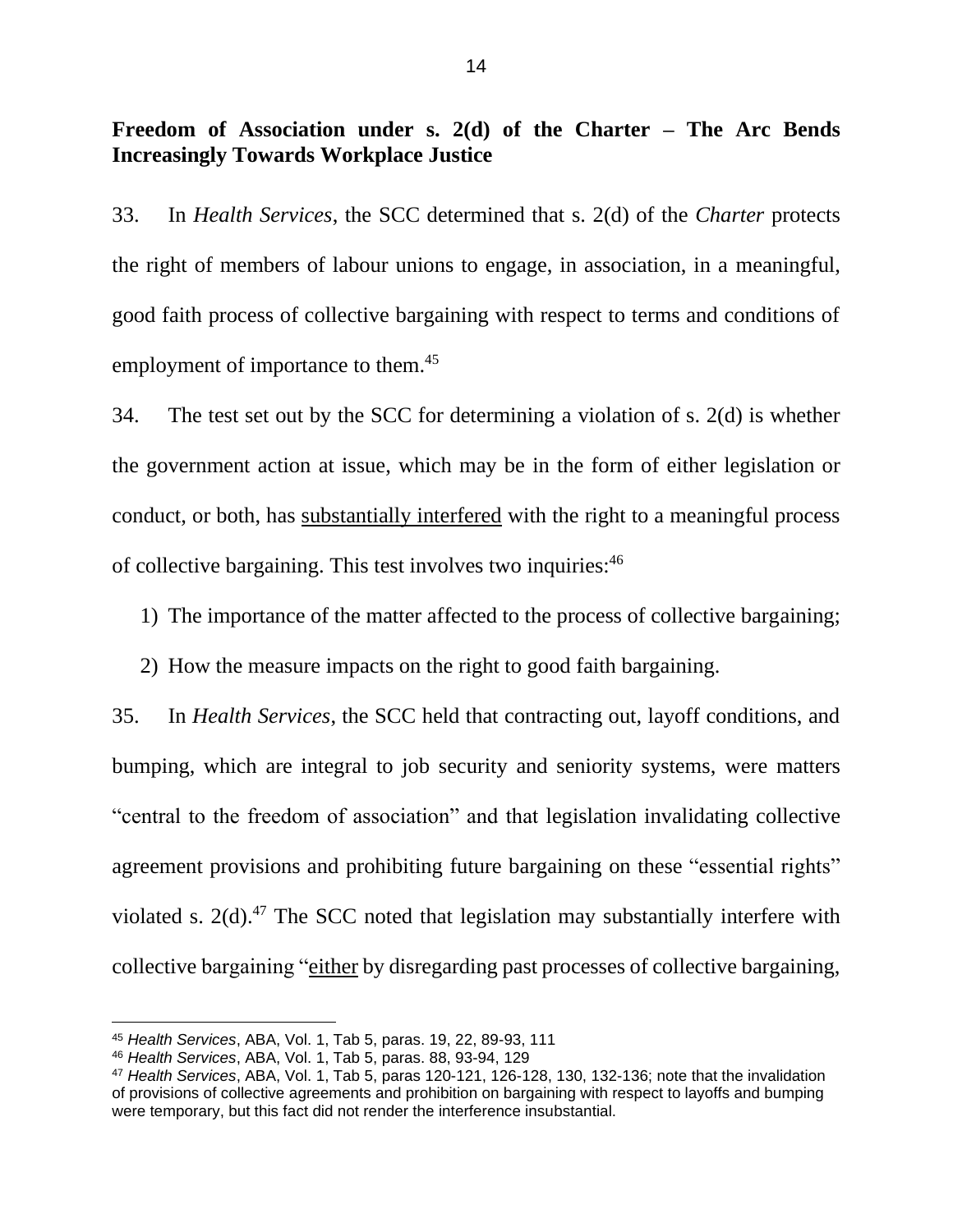by pre-emptively undermining future processes of collective bargaining, or both." The facts of *Health Services* are not a minimum threshold for finding a breach of s. 2(d) in other cases.<sup>48</sup> The analysis in every case is <u>contextual</u> and <u>fact specific</u>.

36. The decision in *Health Services* was strongly influenced by Dickson C.J.'s dissent in *Alberta Reference*. Dickson C.J. held that the purpose of freedom of association is to enable individuals, who are vulnerable on their own, to come together to overcome power imbalances and participate more equally and effectively in society. In the labour context, collective bargaining has historically helped workers overcome the inherent inequality in the employment relationship, allowing them to participate in determining their employment terms instead of having to accept what their employer chooses to give them.<sup>49</sup>

37. The 2015 labour trilogy<sup>50</sup> represents a "watershed" in s. 2(d) jurisprudence,<sup>51</sup> where the arc "bends increasingly towards workplace justice."<sup>52</sup> In *MPAO*, the SCC clarified the scope of s.  $2(d)^{53}$  and established the following principles:

• Section 2(d) must be interpreted in a purposive and generous fashion.<sup>54</sup>

[1987] 1 S.C.R. 313 ("*Alberta Reference*"), RBA, Tab 5, paras 22-23, 86-87, 89-93, 97

<sup>50</sup> *Mounted Police Association of Ontario v. Canada (Attorney General)*, 2015 SCC 1, 1 S.C.R. 3 ("*MPAO*"), ABA, Vol. 1, Tab 4; *Meredith*, ABA, Vol. 2, Tab 8; *Saskatchewan Federation of Labour v.* 

<sup>48</sup> *Health Services*, ABA, Vol. 1, Tab 5, para 128; *Meredith*, ABA, Vol. 2, Tab 8, para 28 <sup>49</sup> *Alberta Reference (Reference re Public Service Employee Relations Act (Alta.)*, 1987 CanLII 88 (SCC),

*Saskatchewan* ("*SFL*"), 2015 SCC 4, 1 S.C.R. 245, ABA, Vol. 2, Tab 7

<sup>51</sup> *Canadian Union of Postal Workers v Her Majesty in Right of Canada*, 2016 ONSC 418 ("*CUPW*"), RBA, Tab 6, para 112

<sup>52</sup> *SFL*, ABA, Vol. 2, Tab 7, para 1; *CUPW*, RBA, Tab 6, para 112

<sup>53</sup> *MPAO*, ABA, Vol. 1, Tab 4, para 1

<sup>54</sup> *MPAO*, ABA, Vol. 1, Tab 4, para 47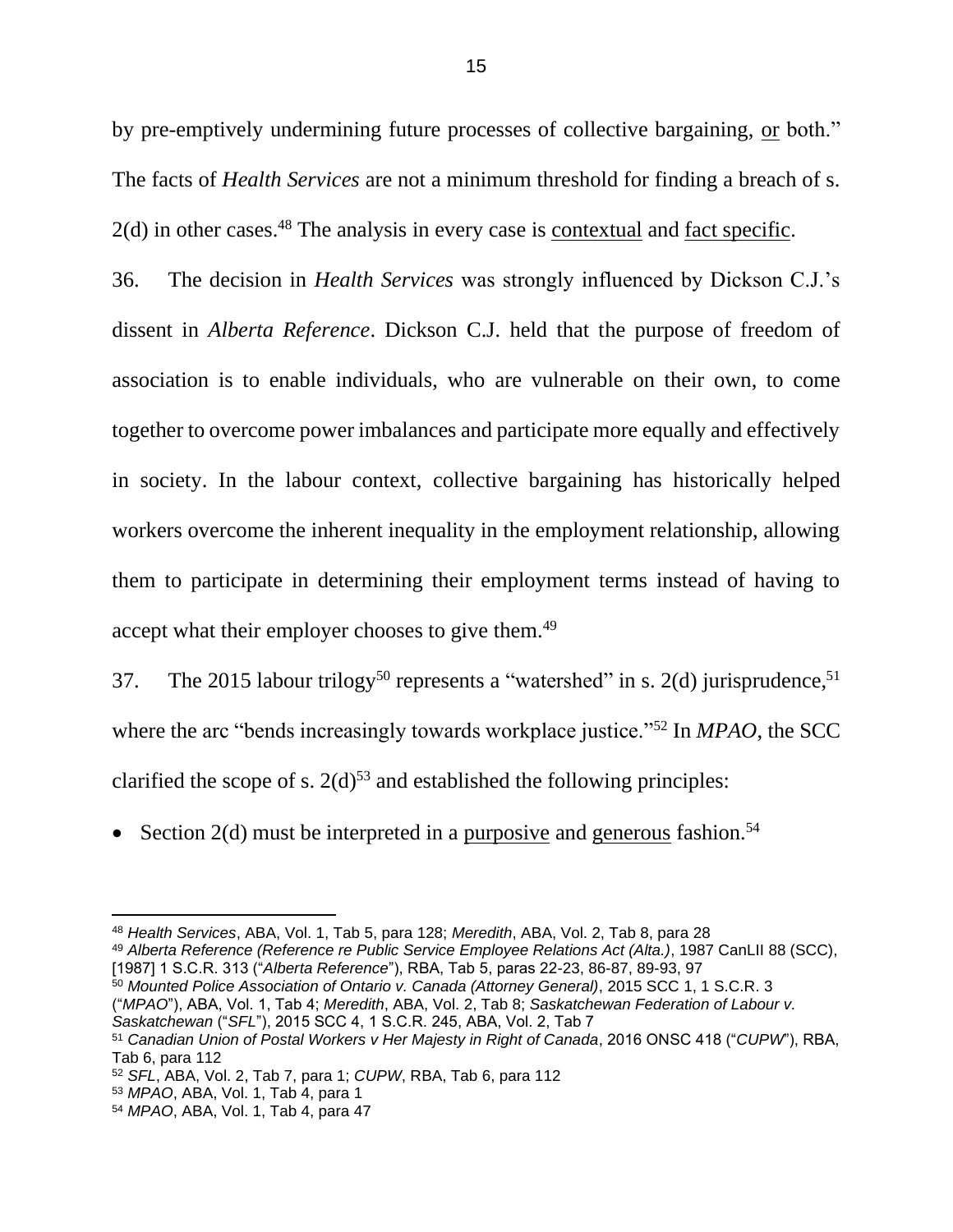- The primary purpose underlying freedom of association is "to prevent individuals, who alone may be powerless, from being overwhelmed by more powerful entities, while also enhancing their strength through the exercise of collective power."<sup>55</sup>
- The SCC recognized that the purpose of s.  $2(d)$  is "[n]owhere more pertinent than in labour relations", since it is only by banding together and strengthening their bargaining power that workers can overcome the inequalities in the employment relationship and meaningfully pursue their workplace goals.<sup>56</sup>
- Section 2(d) guarantees the right to a meaningful process of collective bargaining: the process is not meaningful if employees' negotiating power is reduced, thereby denying employees the power to pursue their goals.<sup>57</sup>
- A meaningful process of collective bargaining also includes providing employees with choice and independence to enable them to determine their collective interests and meaningfully pursue them: a bargaining process "limited to picking and choosing from among the interests management permits [workers] to advance" is not a meaningful one.<sup>58</sup>
- The s. 2(d) test remains a "substantial interference" test,<sup>59</sup> wherein "the ultimate

<sup>55</sup> *MPAO*, ABA, Vol. 1, Tab 4, paras 55, 57-58, 62, 70

<sup>56</sup> *MPAO*, ABA, Vol. 1, Tab 4, para 70

<sup>57</sup> *MPAO*, ABA, Vol. 1, Tab 4, para 71

<sup>58</sup> *MPAO*, ABA, Vol. 1, Tab 4, para 89

<sup>59</sup> *MPAO*, ABA, Vol. 1, Tab 4, paras 73-77, 80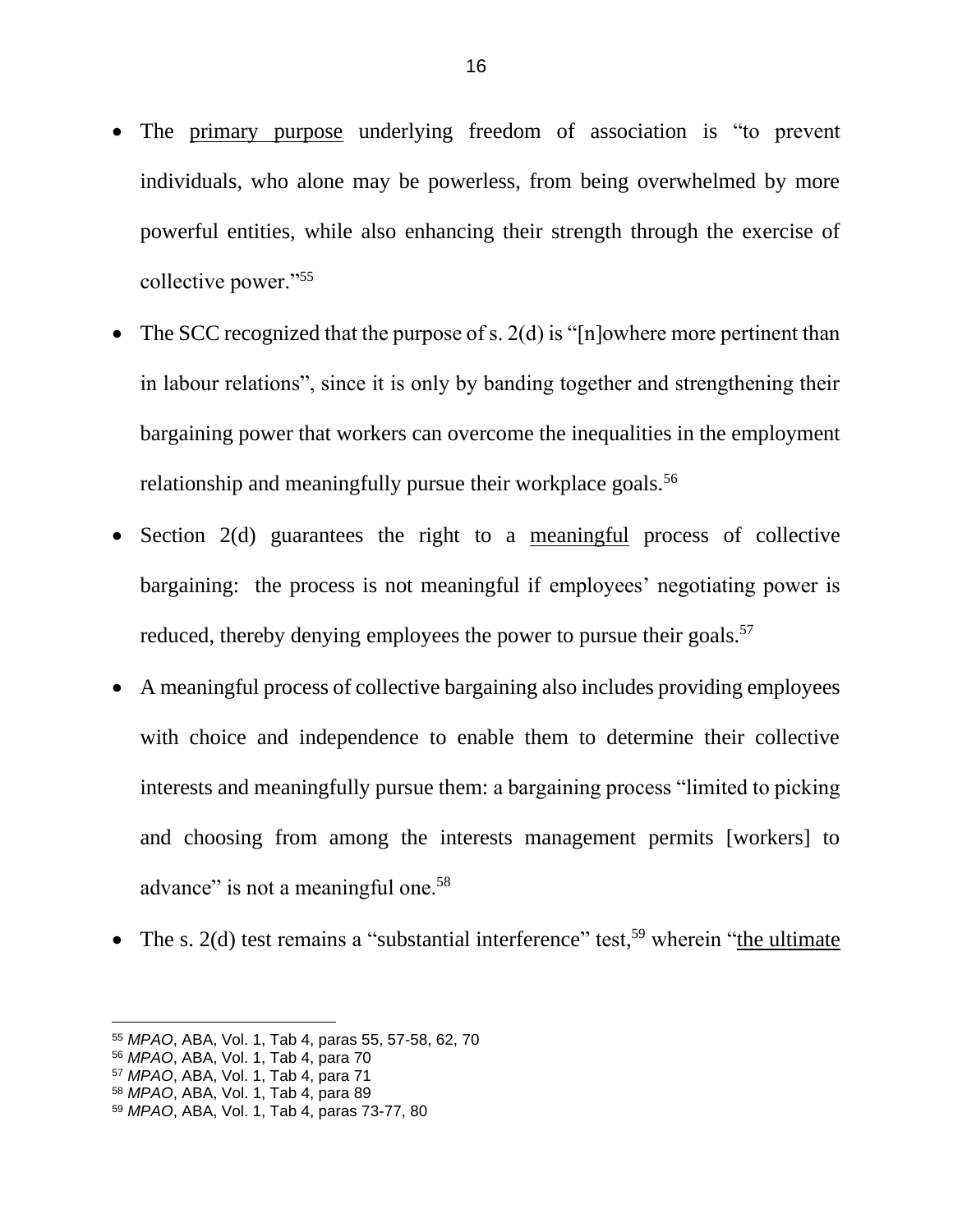question to be determined is whether the measures disrupt the balance between employees and employer that s. 2(d) seeks to achieve, so as to substantially interfere with meaningful collective bargaining..."<sup>60</sup>

• The balance of power may be disrupted in a variety of ways, including restricting the subjects that can be discussed, imposing arbitrary outcomes, making employees' workplace goals impossible to achieve, or setting up a process that employees cannot effectively control or influence.<sup>61</sup>

38. In *SFL*, the SCC found that s. 2(d) protects the right to strike as an important dispute resolution mechanism in a meaningful bargaining process, describing striking as the "powerhouse" of bargaining. The decision affirmed the importance of workers having relative equality in bargaining power *vis a vis* the employer.<sup>62</sup>

39. The labour trilogy has been applied by lower Courts in a variety of decisions that affirm the right to meaningful collective bargaining:

• In *CUPW*, the Court determined that back-to-work legislation disrupted the balance between the parties and substantially interfered with a meaningful process of collective bargaining, thereby violating s.  $2(d)$ .<sup>63</sup> The legislation ordered a cessation of rotating strikes and a nation-wide lockout in a bargaining dispute between CUPW and Canada Post, and imposed a final offer selection

<sup>60</sup> *MPAO*, ABA, Vol. 1, Tab 4, para 72

<sup>61</sup> *MPAO*, ABA, Vol. 1, Tab 4, para 72

<sup>62</sup> *SFL*, ABA, Vol. 2, Tab 7, paras 3, 53-57, 75, 77

<sup>63</sup> *CUPW*, RBA, Tab 6, paras 1-5, 171, 191-194. Neither the government nor Canada Post appealed.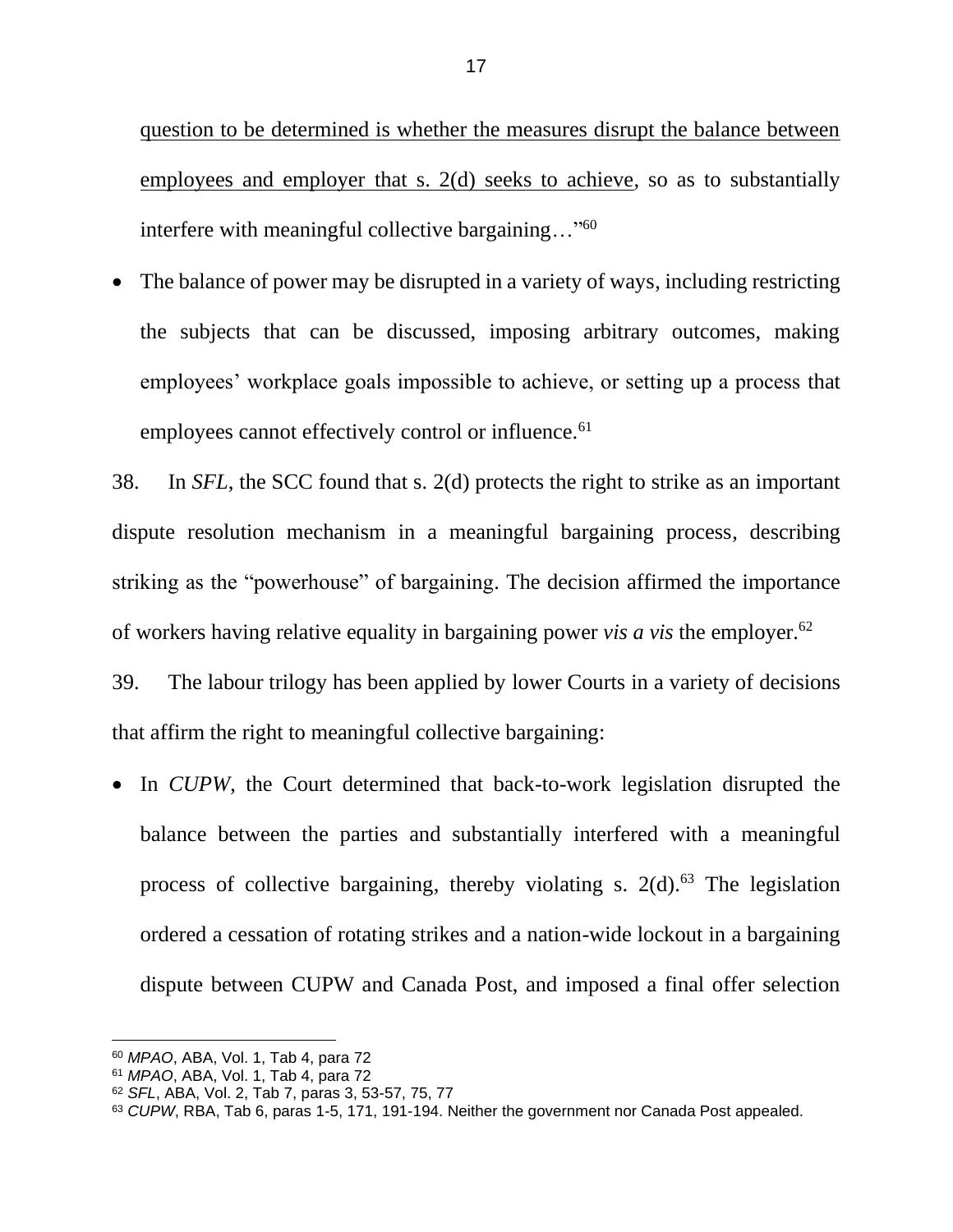arbitration process to settle the terms of a new collective agreement if further negotiations proved unsuccessful (with legislatively mandated wage increases of 1.75%, 1.5%, 2%, and 2% over the term of the agreement).

- In *OPSEU*, the Court concluded that the Ontario government substantially interfered with the longstanding collective bargaining process in the education sector. Ontario established central negotiations and acted as *de facto* negotiator for employer school boards. It required bargaining to take place pursuant to certain "parameters" (including a 2-year wage freeze), which it claimed would meet both its fiscal goals and other policy objectives and, after the process broke down, enacted legislation to set the terms of outstanding collective agreements.<sup>64</sup> This decision reiterated that "the general thrust of the evolution of [s. 2(d)] is an effort to equalize the gap in power" between employees and employers.<sup>65</sup>
- In *UCCO*, the Quebec Court of Appeal upheld the finding that a legislative prohibition against collective bargaining staffing issues and the pension plan, which were of critical importance to the union and its members, substantially interfered with the collective bargaining process. The law restricted the subjects that could be discussed, such that the balance necessary to ensure the meaningful

<sup>64</sup> *OPSEU v. Ontario*, 2016 ONSC 2197 ("*OPSEU*"), RBA, Tab 7,, paras 4, 8-15, 17, 23-25, 97-100, 171- 173, 179. Ontario did not appeal this decision.

<sup>65</sup> *OPSEU*, RBA, Tab 7, para 3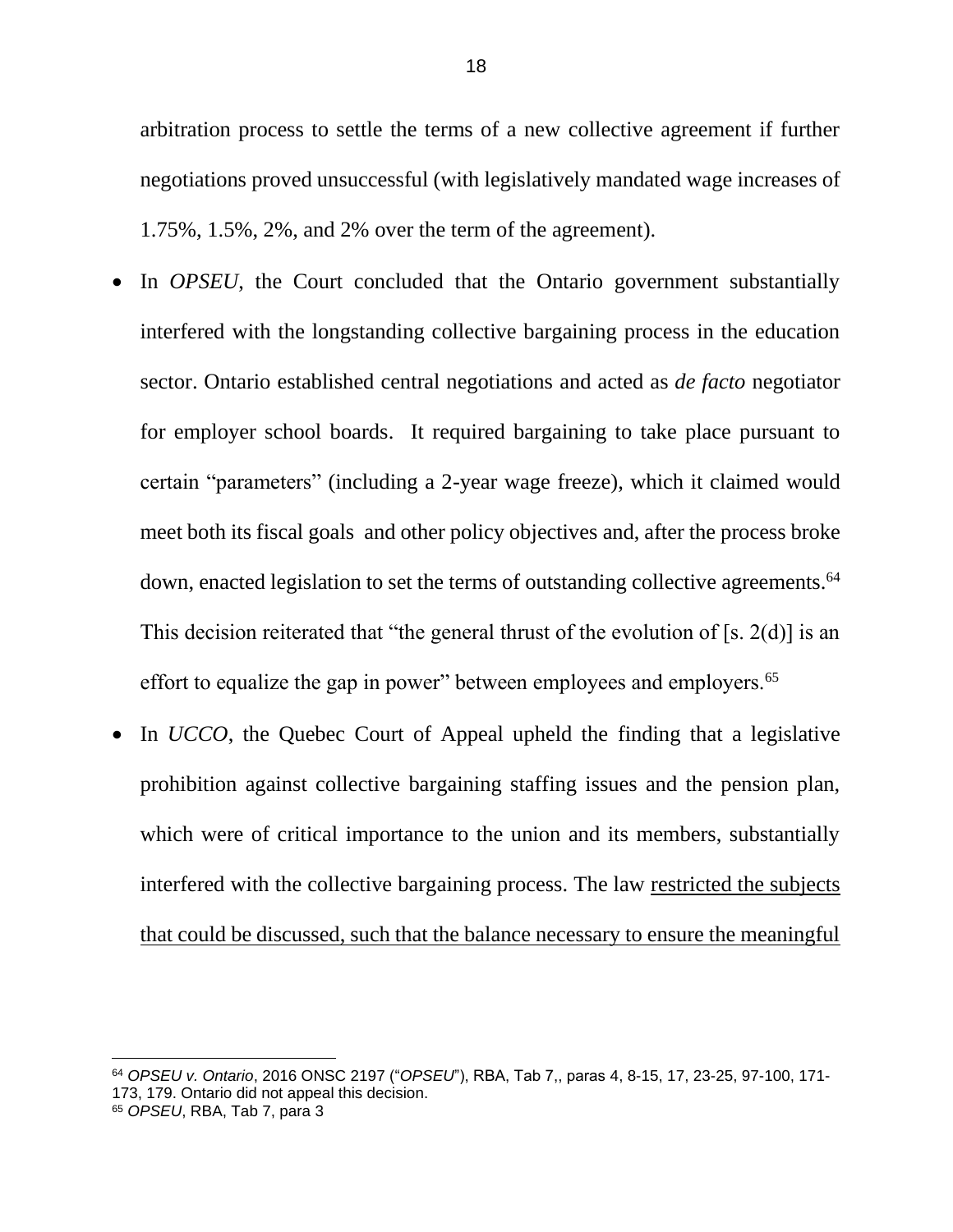pursuit of workplace goals was disrupted.<sup>66</sup>

### <span id="page-21-0"></span>**The SCC did not Constitutionalize Wage Restraint Legislation in** *Meredith*

40. The Appellant's appeal hinges on *Meredith*. The outcome of *Meredith*, like any s. 2(d) case, was driven by its factual context. The Appellant's argument would have *Meredith* definitively constitutionalize wage restraint legislation without regard to the facts of other cases, contrary to the SCC's direction that each analysis must be contextual and fact specific.

41. *Meredith* dealt with the impact of the *Expenditure Restraint Act* ("*ERA*")<sup>67</sup> on RCMP associational activity exercised through the Pay Council process. The *ERA* was introduced in response to the 2008 global financial crisis and capped wages in the federal public sector at levels consistent with outcomes reached in collective bargaining (at 2.5%, 2.3%, 1.5%, 1.5%, and 1.5% over a 5-year period). The *ERA* did not freeze wages, and permitted increases in certain benefits. The *ERA* rolled back 3 years of previously announced salary increases for the RCMP.<sup>68</sup>

42. *Meredith* was a companion case to *MPAO*. In *MPAO*, the SCC held that the statutory exclusion of RCMP members from collective bargaining and imposition of

<sup>66</sup> *Procureur général du Canada c. Union of Canadian Correctional Officers — Syndicat des agents correctionnels du Canada - CSN (UCCO-SACC-CSN)*, 2019 QCCA 979 ("*UCCO CA*"), RBA, Tab 8, para 32; *Union of Canadian Correctional Officers - Syndicat des agents correctionnels du Canada - CSN (UCCA-SACC-CSN) c. Procureure générale du Canada*, 2018 QCCS 2539 ("*UCCO*"), RBA, Tab 9, , paras 3, 6-13, 187-189 (citing *MPAO* at para 72); leave to appeal to the SCC dismissed: 2020 CanLII 10500 (SCC)

<sup>67</sup> *Expenditure Restraint Act*, S.C. 2009 c.2 ("*ERA*"), ABA, Vol. 3, Tab 21

<sup>68</sup> From 3.32%, 3.5%, and 2% for 2008-2010, to 1.5% in each of 2008-2010: *Meredith*, ABA, Vol. 2, Tab 8, paras 7, 10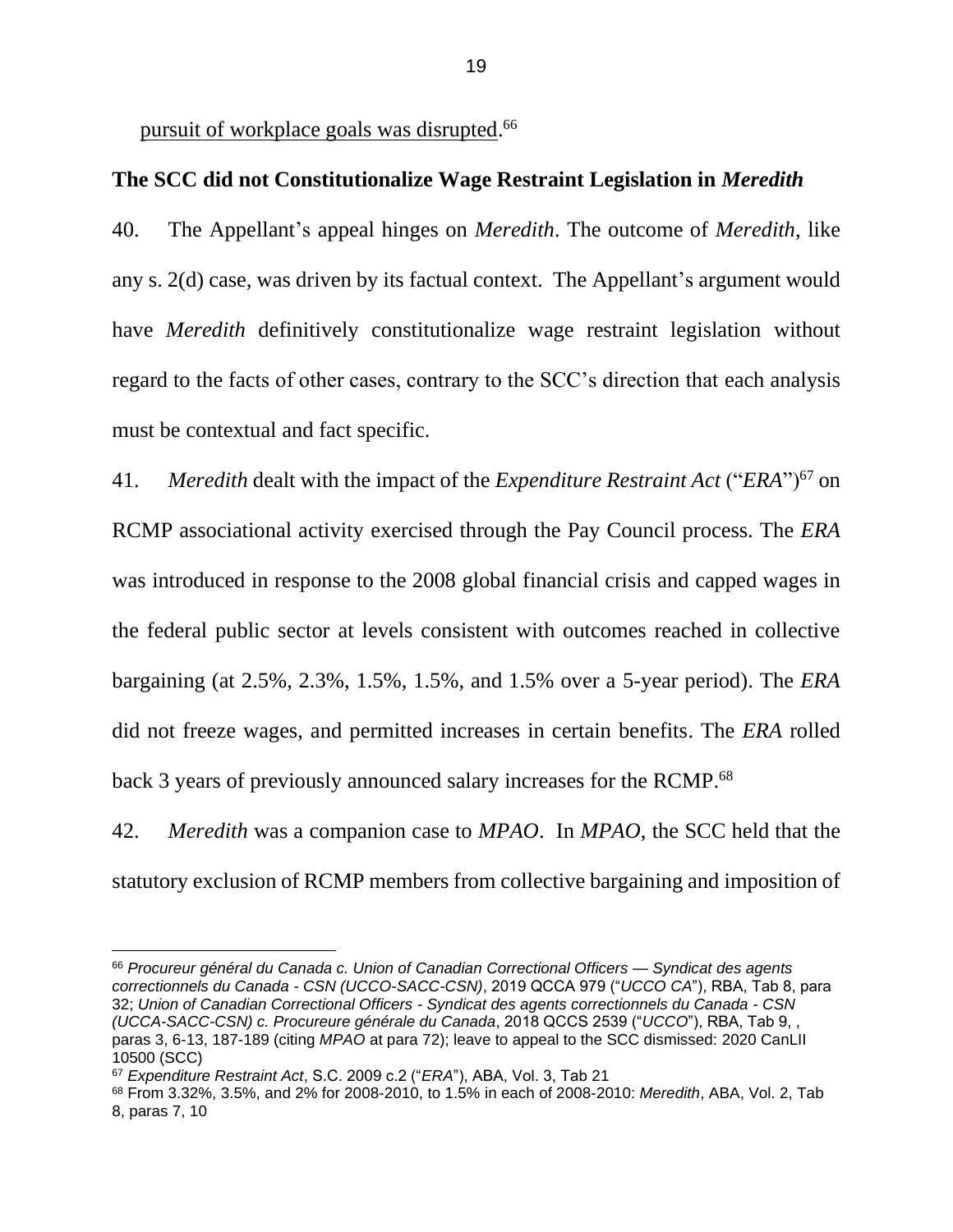a non-unionized labour relations regime violated s. 2(d). The Pay Council was one of the components of the unconstitutional RCMP labour relations scheme. It was a committee that made non-binding recommendations regarding RCMP members' pay and allowances to the Treasury Board, which decided RCMP members' wages. RCMP members could not negotiate collective agreements.<sup>69</sup>

43. Although not a "true" collective bargaining process, the SCC held that the Pay Council was associational activity that attracted *Charter* protection. The unique issue in *Meredith* was "whether the *ERA* amounted to substantial interference with that activity despite its constitutional deficiencies."<sup>70</sup> *Meredith* did not consider the impact of wage restraint legislation on a constitutional bargaining process, and is thus limited to its facts.<sup>71</sup>

44. The SCC held that the *ERA* did not violate the s. 2(d) rights of RCMP members for several reasons. <sup>72</sup> The *ERA* capped wages for RCMP members at the "going rate" reached in public sector collective agreements, thus reflecting "an outcome consistent with actual bargaining processes." The *ERA* did not preclude consultation on other compensation-related issues and contained an exception<sup>73</sup> that permitted increases to certain RCMP allowances, which resulted in "significant

<sup>69</sup> *Meredith*, ABA, Vol. 2, Tab 8, paras 1-6

<sup>70</sup> *Meredith*, ABA, Vol. 2, Tab 8, paras 4, 25

<sup>71</sup> *Meredith*, ABA, Vol. 2, Tab 8, paras 1-4, 25, 30

<sup>72</sup> *Meredith*, ABA, Vol. 2, Tab 8, paras 28-30

<sup>73</sup> *ERA*, ABA, Vol. 3, Tab 21, s 62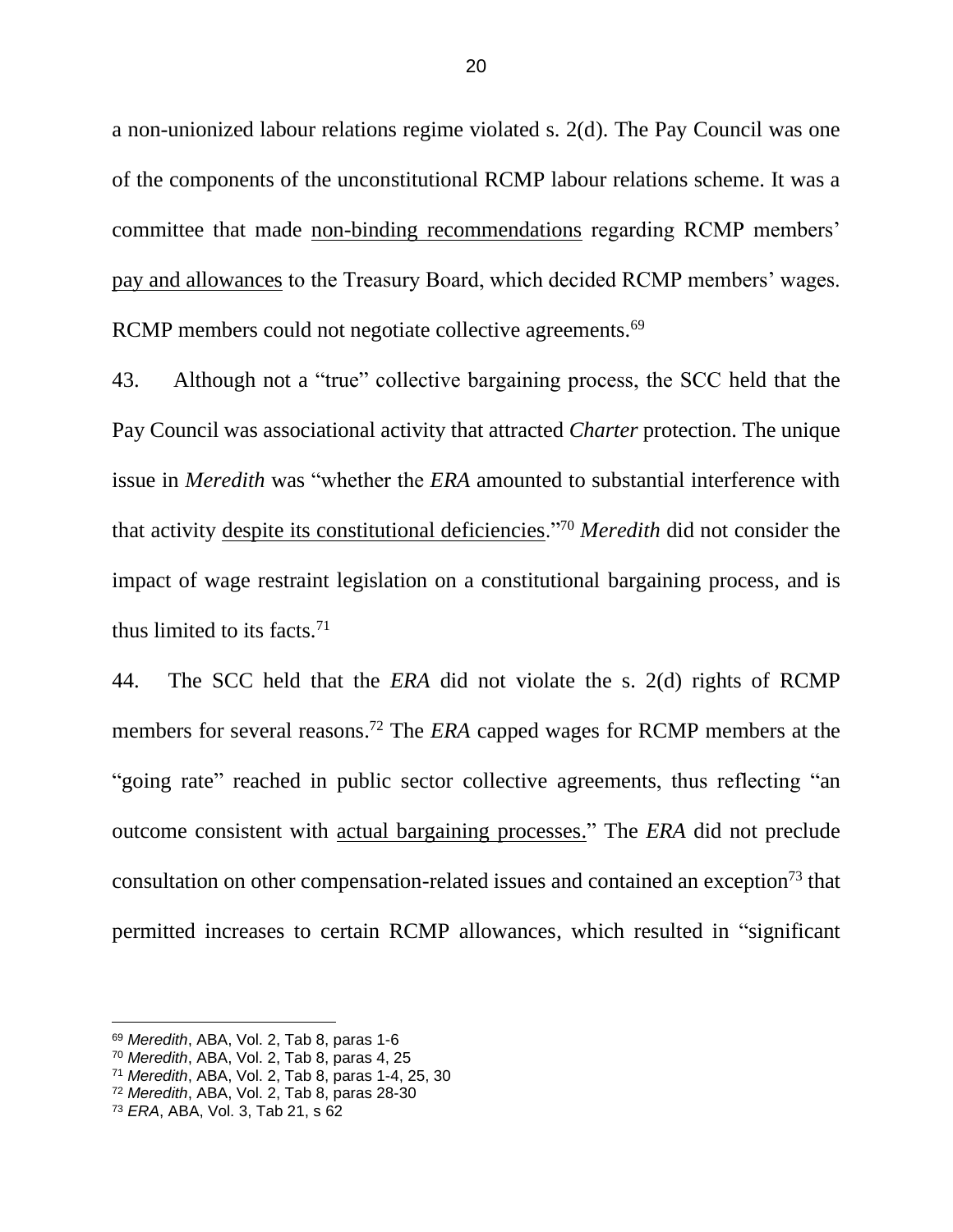benefits", including increases to service and standby pay.

45. Moreover, the SCC held that "[a]ctual outcomes are not determinative of a s. 2(d) analysis, but, in this case, the evidence of outcomes support[ed] a conclusion that the enactment of the *ERA* had a minor impact on the appellants' associational activity."<sup>74</sup>The SCC thus concluded that "the Pay Council continued to afford RCMP members a process for consultation on compensation-related issues within the constitutionally inadequate labour relations framework that was then in place."<sup>75</sup>

46. The Appellant misstates several of the SCC's findings in *Meredith*.

- The facts before the SCC in *Meredith* were not the facts found at paras. 34-43 of the Appellant's factum. The Appellant has assembled an amalgam of facts from four separate *ERA* cases, which were not before any one Court.
- The SCC considered the narrow question of whether the *ERA* interfered with the unconstitutional RCMP Pay Council consultation process.<sup>76</sup> Contrary to the Appellant's argument, the SCC did not decide how the *ERA* impacted collective bargaining more generally.<sup>77</sup>
- The Appellant's claim that it was "critical" in *Meredith* that the *ERA* did not override a collective agreement is nowhere to be found in the decision.<sup>78</sup> The

<sup>74</sup> *Meredith*, ABA, Vol. 2, Tab 8, para 29

<sup>75</sup> *Meredith*, ABA, Vol. 2, Tab 8, para 30

<sup>76</sup> *Meredith*, ABA, Vol. 2, Tab 8, paras 4, 25

<sup>77</sup> Appellant's Factum, para 46

<sup>78</sup> Appellant's Factum, para 46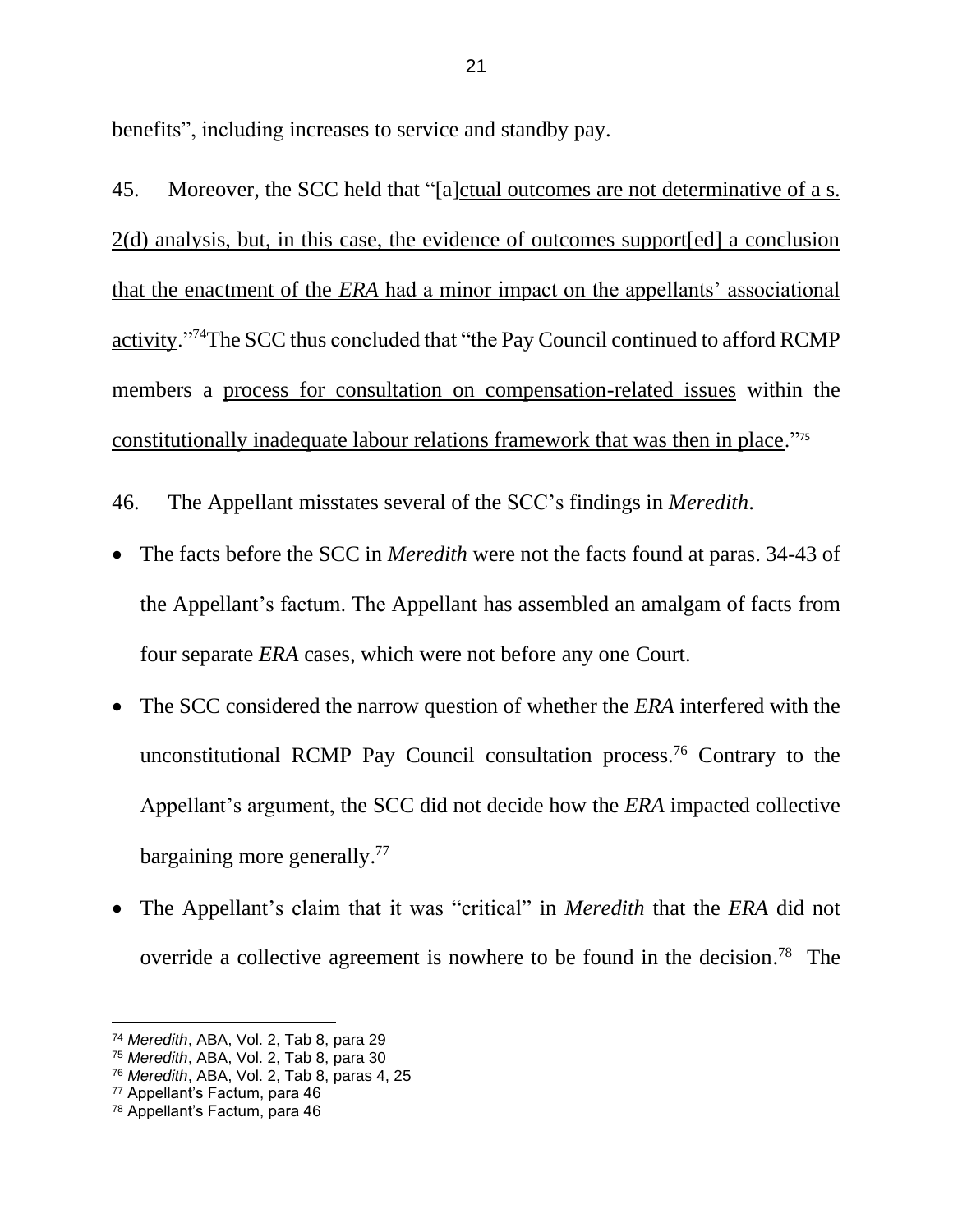RCMP were not even subject to a collective agreement.

- 47. The Court of Appeal decisions regarding the *ERA* are also distinguishable.
- In *Syndicat Canadien*, the Quebec Court of Appeal noted that the *ERA* permitted bargaining on other monetary terms of employment (such as vacation), had wage caps consistent with the "going rate" reached in meaningful collective bargaining, and did not impose "draconian" salary freezes.<sup>79</sup>
- In *Federal Dockyards*, the British Columbia Court of Appeal concluded that the rollback of a single-year wage increase as a result of the *ERA* (the other wage increases were within the *ERA* limits) did not violate the s. 2(d) rights of dockyard workers, based on the following: "The government met its constitutional obligations through its attempts to negotiate until the last moment, and to signal the potential effects of the impending legislation. Its response was proportional to the looming fiscal emergency."<sup>80</sup>
- In *Gordon*, the Ontario Court of Appeal held that the "key" to *Meredith* was the finding that the level of capped wage increases under the *ERA* reflected the results of free collective bargaining.<sup>81</sup> The Ontario Court found that during the pre-*ERA* phase of bargaining everything, including wages, was under discussion and real

<sup>79</sup> *Canada (Procureur général) c. Syndicat canadien de la fonction publique, section locale 675*, 2016 QCCA 163 ("*Syndicat canadien*"), ABA, Vol. 2, Tab 10, paras 48, 50-51, 55, 59; definition of "additional remuneration" in the *ERA*, ABA, Vol. 3, Tab 21, s. 2

<sup>80</sup> *Federal Government Dockyard Trades and Labour Council v. Canada (Attorney General)*, 2016 BCCA 156 ("*Federal Dockyards*"), ABA, Vol. 2, Tab 11, paras 9(11), 10, 93

<sup>81</sup> *Gordon*, ABA, Vol. 13, Tab 13, para 159, also see: 123, 126-127, 139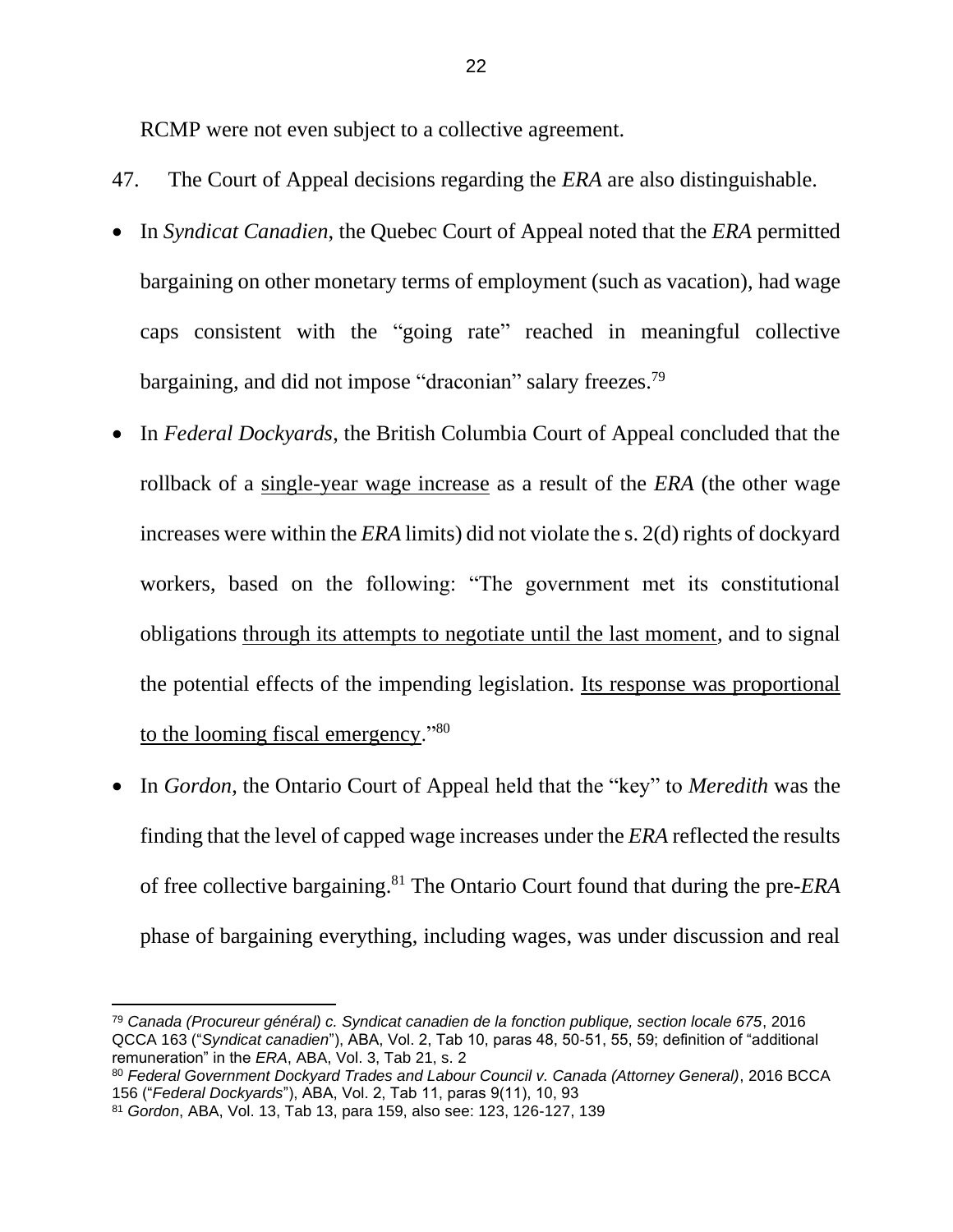progress was made on wages, which demonstrated a meaningful process.<sup>82</sup>

48. Finally, the contextual analysis in all of the *ERA* cases was informed by the 2008 global financial crisis. In *Health Services*, the SCC observed that "situations of exigency and urgency may affect the content and the modalities of the duty to bargain in good faith."<sup>83</sup> In contrast, the *PSSA* was not enacted in response to a similar financial crisis, nor did the Appellant argue that a financial crisis existed.<sup>84</sup>

## <span id="page-25-0"></span>**The Trial Judge did not Err in Concluding that the** *PSSA* **Violates s. 2(d)**

## <span id="page-25-1"></span>**(i) The Trial Judge Recognized that the Issue before the SCC in** *Meredith*  **was Fundamentally Different than the Issue in the Present Case**

49. The Appellant argues that the trial Judge erred in distinguishing *Meredith* on the basis that the SCC did not consider the impact of the *ERA* on a collective bargaining process. Relying on *Fraser*, the Appellant argues that s. 2(d) only protects collective bargaining "in the minimal sense of good faith exchanges" and that the trial Judge has effectively constitutionalized the "Wagner" model.

50. It is undeniable that the issue before the SCC in *Meredith* was limited to whether the *ERA* substantially interfered with the unconstitutional RCMP Pay Council consultation process. It was not an error for the trial Judge to point out what the Court did not consider (the impact of the *ERA* on a constitutional bargaining

<sup>82</sup> *Gordon*, ABA, Vol. 13, Tab 13, paras 88, 100

<sup>83</sup> *Health Services*, ABA, Vol. 1, Tab 5, para 107

<sup>84</sup> Trial Decision, paras 377-383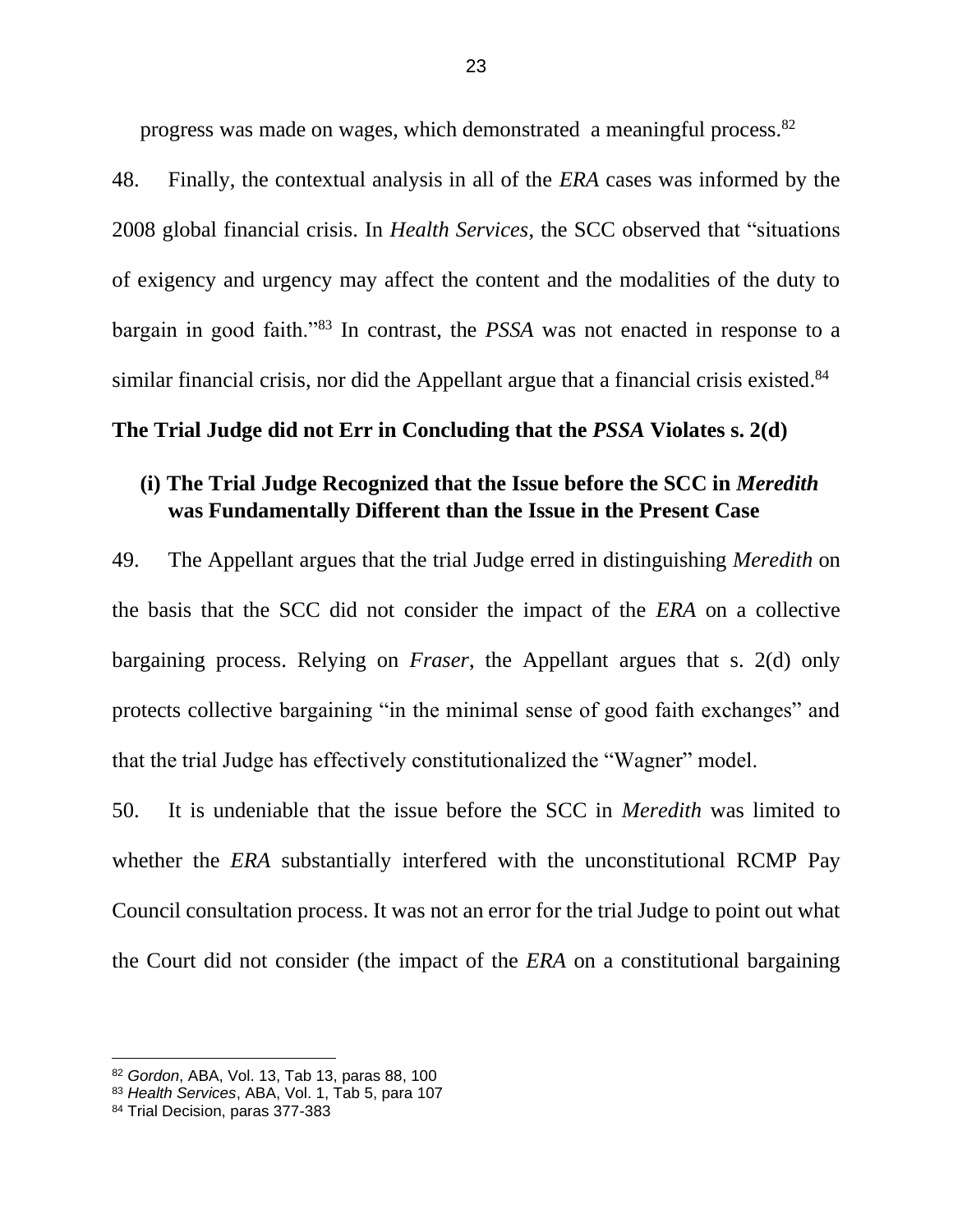process), and to distinguish *Meredith* accordingly.<sup>85</sup>

51. Next, there is no evidentiary foundation to the Appellant's argument about the "Wagner" model of bargaining. The appellant called no evidence on the "Wagner" model or any features of "Wagner" collective bargaining that may exist.

52. Finally, based on the 2011 *Fraser* decision, the Appellant advances a barren and dated approach to s. 2(d) that is divorced from its purpose. *Fraser* has been surpassed by the 2015 Trilogy.<sup>86</sup> Following *MPAO* and *SFL*, it is clear that s. 2(d) protects more than a minimalist process of consultation. It protects a bargaining process that must be meaningful in the sense of maintaining an equilibrium of bargaining power between the parties. The scope of the constitutional protection of collective bargaining is a question of law, which the trial Judge answered correctly.

# <span id="page-26-0"></span>**(ii) The** *PSSA* **Wage Levels do not Reflect or Respect Meaningful Collective Bargaining Processes**

53. The Appellant argues that the trial Judge erred in finding that the *PSSA* was unconstitutional because the Appellant did not engage in pre-legislative bargaining. The real question raised by this ground of appeal is whether the evidence of wage rates reached in free collective bargaining as compared with the rates prescribed by the *PSSA* was indicative of substantial interference with collective bargaining. This

<sup>85</sup> *OPSEU*, RBA, Tab 7, paras. 159-160

<sup>86</sup> The majority of the SCC in *MPAO* found that *Fraser* introduced a number of concepts that unnecessarily complicated and confused the s. 2(d) analysis: *MPAO*, ABA, Vol. 1, Tab 4, paras. 73-79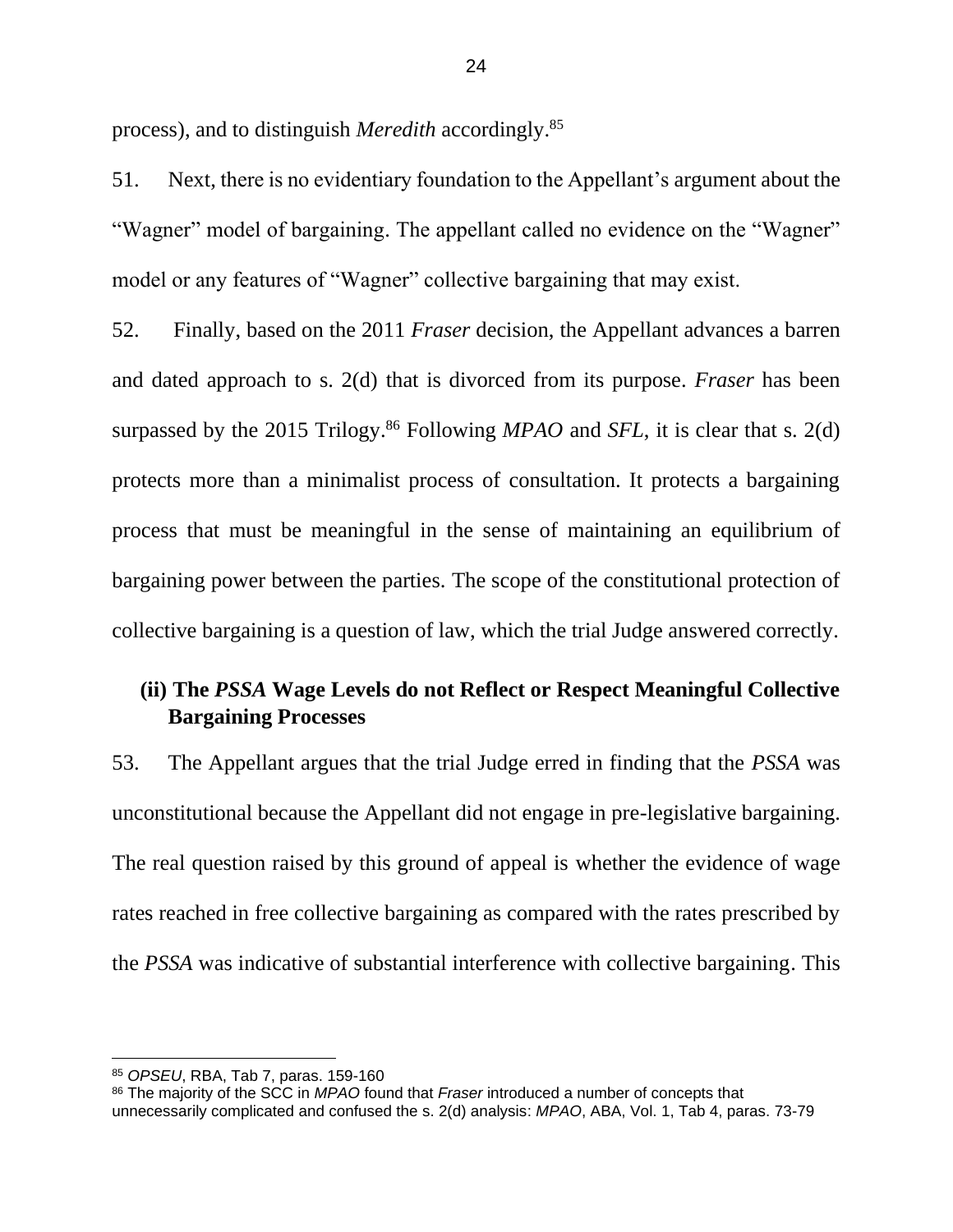is a question of mixed fact and law subject to the deferential standard.

54. The question in every s. 2(d) case is how the government action at issue impacts the collective bargaining process. The factual nexus of the *ERA* cases included the significant finding, highlighted by the trial Judge, that the *ERA* capped wages at the negotiated "going rate" in public sector collective agreements. This was relevant to findings about the *ERA*'s impact on collective bargaining.<sup>87</sup> In contrast, the evidence before the trial Judge in this case was that certain bargaining units were able to negotiate higher wage increases after they learned they were not in fact subject to the *PSSA*. It was open to the trial Judge to conclude that this evidence supported her conclusion that the *PSSA* substantially interfered in the bargaining process of those unions subject to the *PSSA*. 88

55. The trial Judge did not err in describing the bargaining that took place prior to the *ERA* as "good faith bargaining."<sup>89</sup> This was the conclusion reached by the Courts and the labour board that heard claims respecting the conduct of bargaining in the pre-*ERA* period on the record before them. <sup>90</sup> The evidence in the *ERA* cases showed that "everything, including wages and the possible wage restraints, was under discussion"; indeed, some progress was made on wage negotiations.<sup>91</sup>

<sup>87</sup> *Meredith*, ABA, Vol. 2, Tab 8, para 28; *Syndicat canadien*, ABA, Vol. 2, Tab 10, paras 50-51; *Gordon*, ABA, Vol. 3, Tab 13, paras 123, 126-127, 139, 159; *OPSEU*, RBA, Tab 7, paras 159, 163 <sup>88</sup> Trial Decision, para 348; also see: 318-319, 321

<sup>89</sup> Appellant's Factum, para 66

<sup>90</sup> *Gordon*, ABA, Vol. 3, Tab 13, paras 68-102; *Federal Dockyards*, ABA, Vol. 2, Tab 11, para 92

<sup>91</sup> *Gordon*, ABA, Vol. 3, Tab 13, paras 88, 100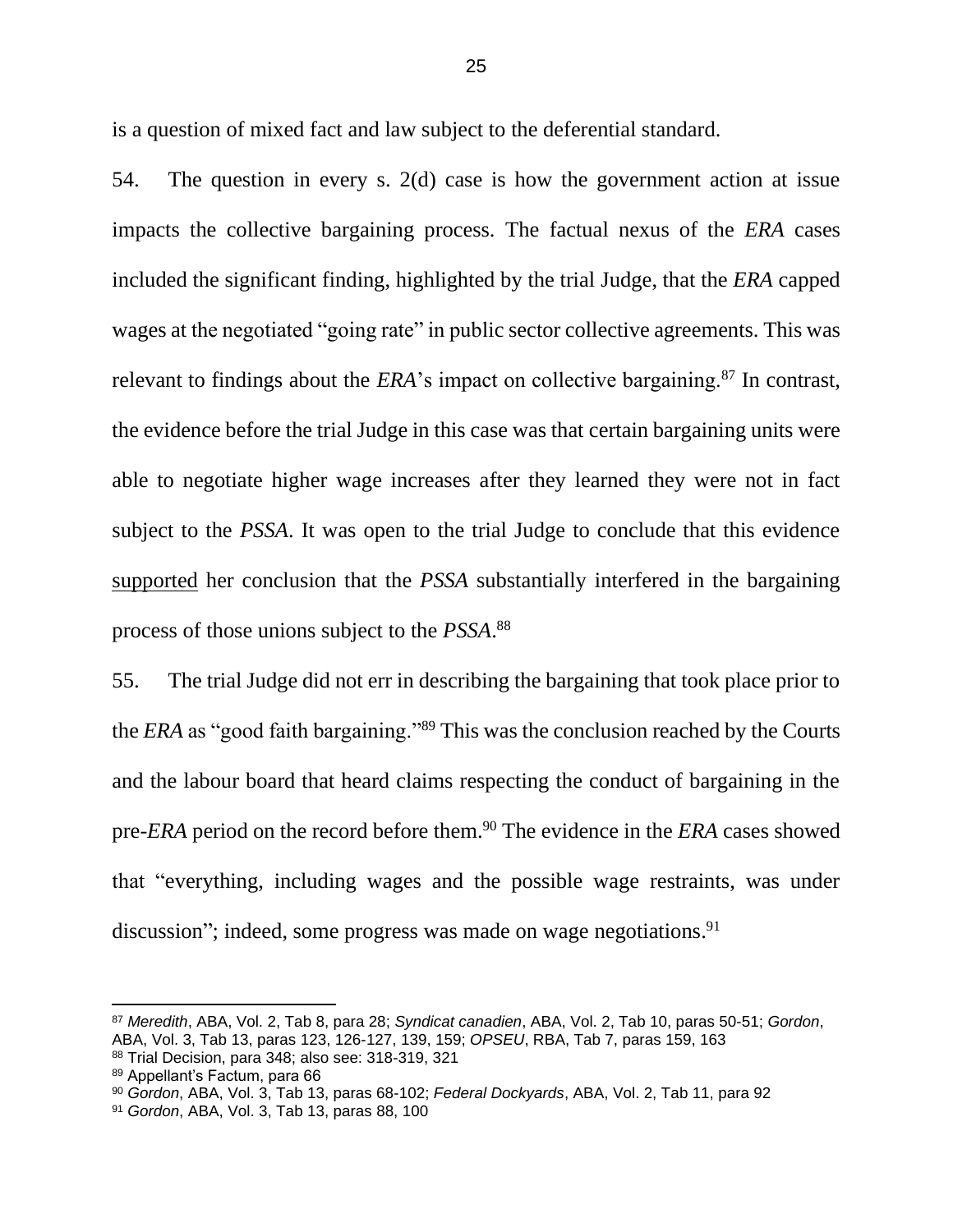56. The trial Judge's references in para. 348 to pre-legislative bargaining that transpired under the *ERA* are not fairly characterized as a finding that the absence of pre-legislative bargaining made the *PSSA* unconstitutional. To the contrary, her decision included the finding that that there is no pre-legislative duty to bargain.<sup>92</sup>.

# <span id="page-28-0"></span>**(iii) The Trial Judge Found on the Evidence that the Government Sought to Avoid Having to make Tradeoffs Pursuant to the** *PSSA*

57. The Appellant argues that the trial Judge erred in finding that the *PSSA* was unconstitutional because wage restraint could have been bargained. The trial Judge's finding that hard-cooperative bargaining could have been used by the Province instead of the *PSSA* is a factual finding deserving of deference. This was not a "speculative" finding; rather it was supported by a significant amount of evidence about negotiated wage restraint in 2010-2014, as well as the Appellant's admission that it legislated the *PSSA* in order to achieve certainty and avoid trade-offs.<sup>93</sup>

58. It was not the trial Judge's finding that hard bargaining could have been used *per se* that led her to conclude the *PSSA* was unconstitutional. Rather, the Appellant admitted in agreed facts that it was motivated to enact the *PSSA* to avoid trade-offs associated with bargaining wage restraint  $7$  years earlier.<sup>94</sup> It was directly relevant to the s. 2(d) analysis to consider evidence about a free bargaining process for wage restraint compared to the impact of the *PSSA* on the bargaining process. In doing so,

<sup>92</sup> Trial Decision, paras. 301-303

<sup>93</sup> Appeal Book Volume 6, p. 1950 and 1984-1986 and paragraph 12 above

<sup>94</sup> Appeal Book Volume 6, p. 1984-1986, Trial Decision at paras 334, 347, 428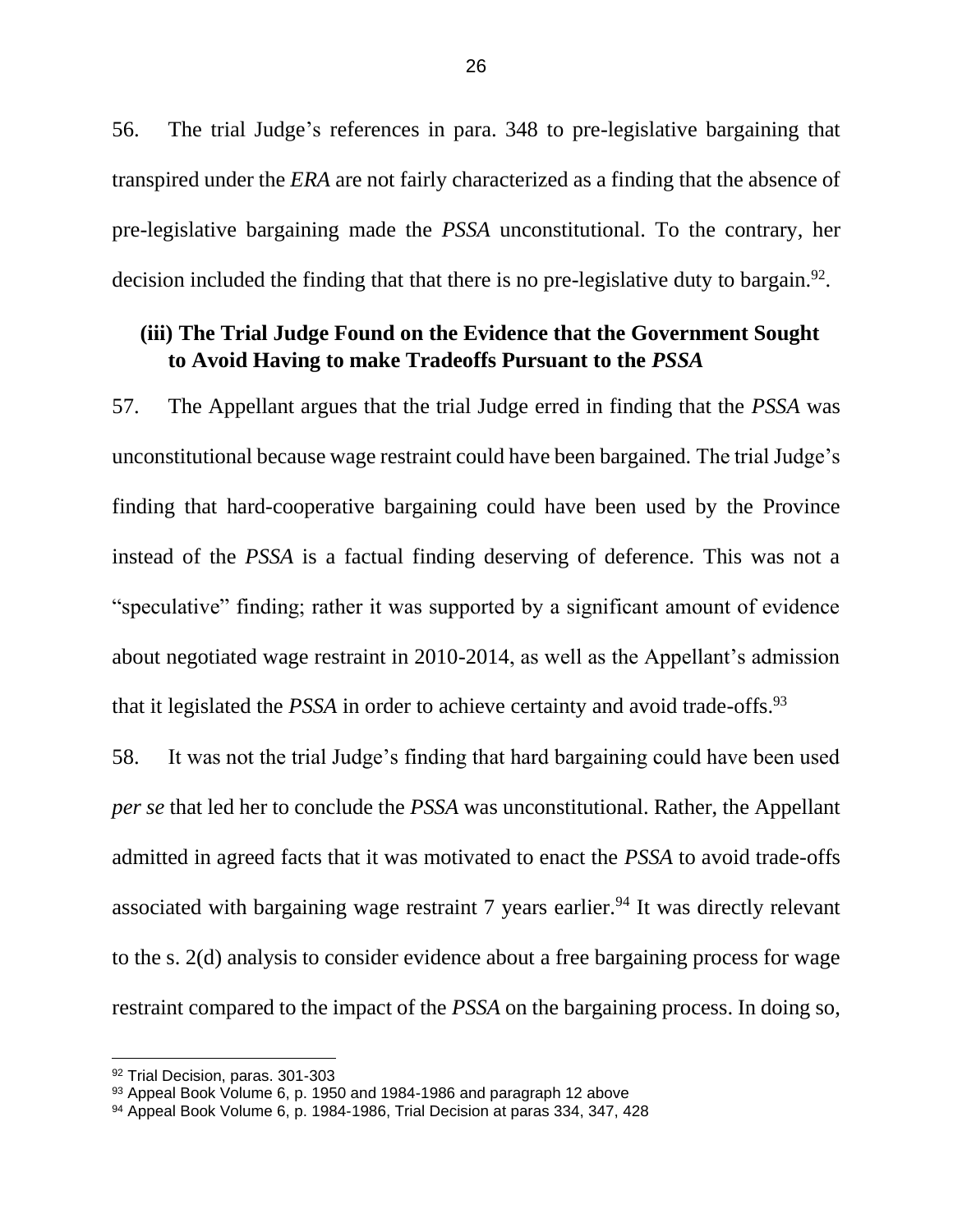the trial Judge was applying the evidence before her to the *Health Services* test, which is a question of mixed fact and law deserving of deference.

# <span id="page-29-0"></span>**(iv) The Trial Judge Found on the Evidence that the Wage Freeze had a Structural Impact on the Collective Bargaining Process**

59. The Appellant argues that the trial Judge erred in distinguishing *Meredith* on the basis that the *ERA* contained wage caps versus the *PSSA*'s wage and monetary freezes. The impact of these freezes on the bargaining process is a question of mixed fact and law, driven by the trial Judge's evidentiary findings, and owed deference.

60. The Appellant's argument contains several misstatements about the *ERA* decisions. *Meredith* did not decide that "the process of bargaining was sufficiently robust even though wages could not be negotiated" or that "removing wages" did not "change the overall process of bargaining."<sup>95</sup> The RCMP did not have a bargaining process (rather a consultation process), RCMP wages were never frozen by the *ERA*, and additional monetary benefits could be discussed and were obtained.

61. Unlike the trial Judge's finding that the *PSSA* impacted bargaining on nonmonetary issues, contrary to para. 81 of the Appellant's factum, none of the Court of Appeal decisions found that the *ERA* impacted bargaining on other issues.

62. The trial Judge did not conflate the two-step s. 2(d) test. She very clearly considered the second step in finding that removal of monetary issues reduced

<sup>95</sup> Appellant's Factum, paras. 78, 81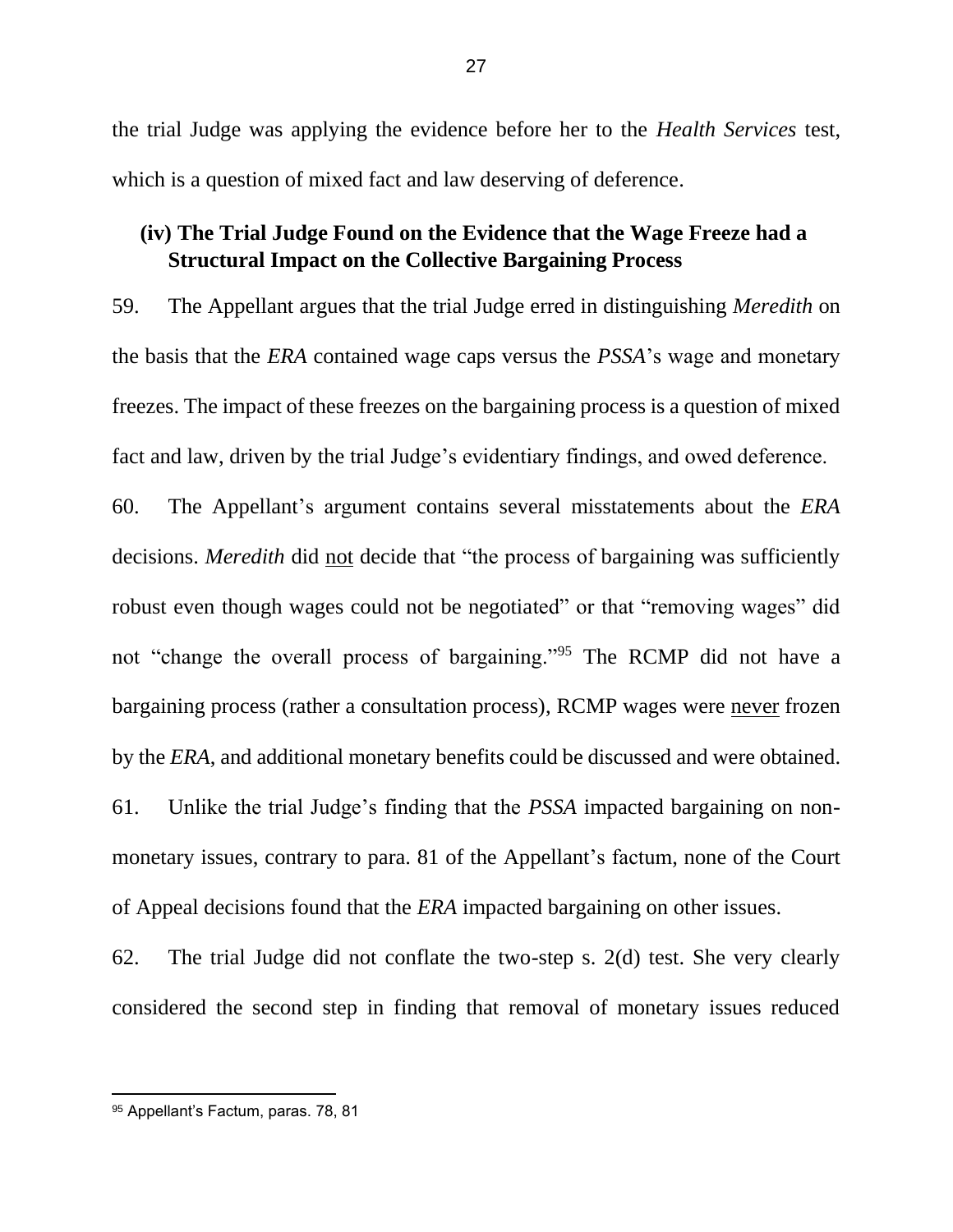bargaining power. The trial Judge also found that the *PSSA* impacted bargaining on non-monetary issues. The Appellant inaccurately claims that the *PSSA* had no impact on the ability to bargain other workplace issues, including job security.

63. The trial Judge ultimately found that wage freezes under the *PSSA* had a structural impact on collective bargaining, which was different from the findings respecting the impact of the *ERA*. <sup>96</sup> This finding is not prohibited by *Meredith,*  which only considered the facts in that case.

64. The Appellant argues that the trial Judge erred in not considering the scope of what was left for bargaining. This is not the law. For example, in *Health Services*, the SCC found that legislation pertaining to contracting out, bumping, and layoff rights violated s. 2(d) notwithstanding that other issues could still be negotiated. In *UCCO*, a legislative prohibition on bargaining staffing and pension issues violated s. 2(d) notwithstanding other issues that could still be bargained.<sup>97</sup>

# <span id="page-30-0"></span>**(v) The Trial Judge did not Err in Finding that the** *PSSA* **was Unconstitutional because of its Detrimental Impact on Union Bargaining Power and Leverage.**

65. The Appellant argues that the trial Judge constitutionalized a "Wagner" model of bargaining "favoured" by unions wherein monetary issues and tradeoffs were pivotal to bargaining power. The evidence about how the *PSSA* impacted on the

<sup>96</sup> Trial Decision, para 320

<sup>97</sup> *UCCO*, RBA, Tab 9, paras 187-189, 203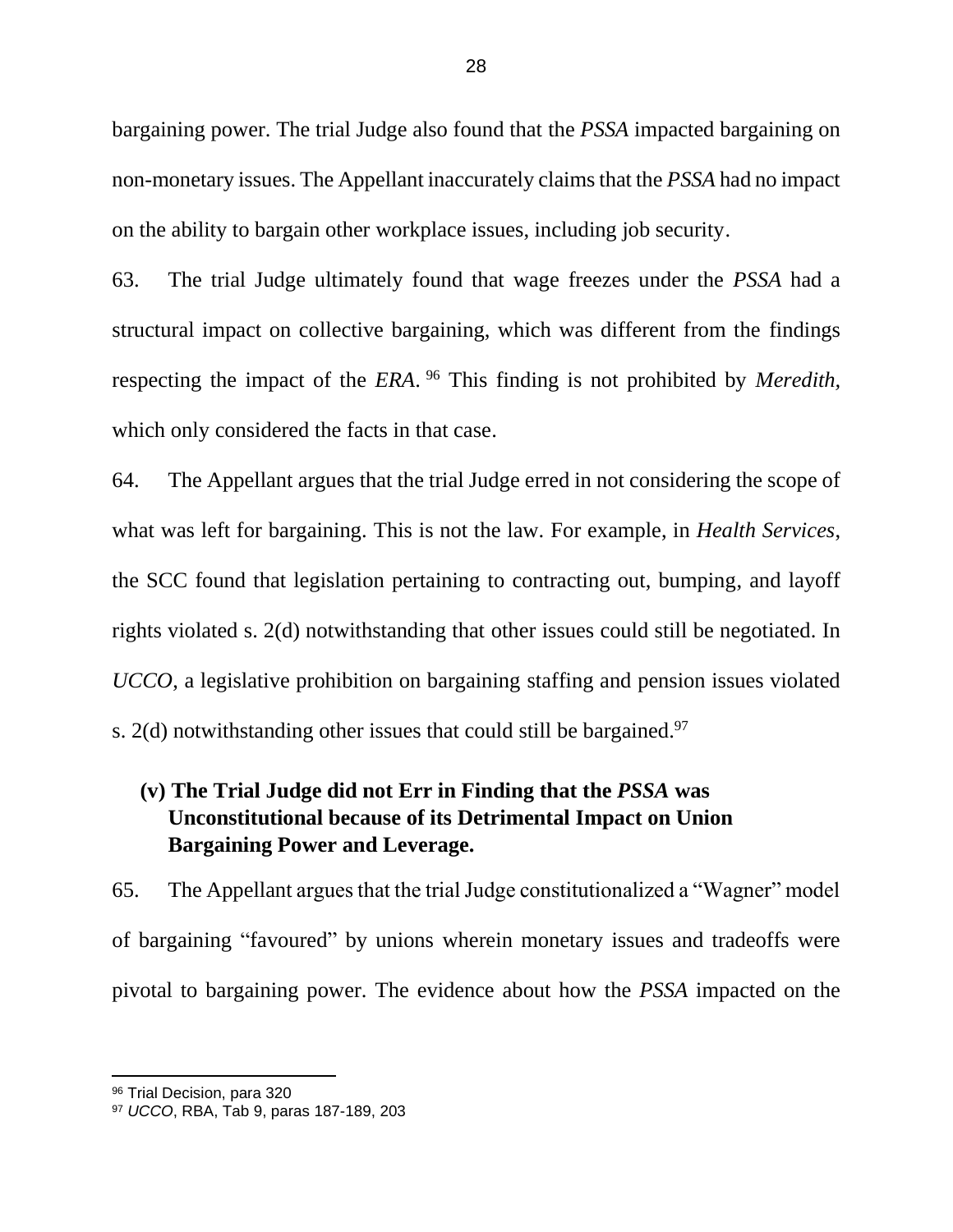bargaining process used within the public sector is a question of mixed fact and law, which deserves deference.

66. The Appellant called no evidence on any so-called "Wagner" model of bargaining. In any event, *MPAO* and *SFL* constitutionalized the need for bargaining power for workers to pursue their goals in a meaningful bargaining process. The evidence before the trial Judge was that monetary issues and the ability to engage in trade-offs provided leverage in the bargaining process.

67. In addition, it was not the case that the bargaining model described by Dr. Hebdon was preferred only by unions. There was evidence from several Plaintiff unions that the parties' practice in collective bargaining was to start with nonmonetary issues and defer monetary to later in the process. Disregarding past processes of collective bargaining can violate s. 2(d).<sup>98</sup>

68. The trial Judge properly concluded that the "minor" improvements negotiated under the *PSSA* supported her finding of substantial interference. Although s. 2(d) protects process, not outcomes, which the trial Judge recognized, *Meredith* held that the outcome may reflect on the bargaining process.<sup>99</sup>

<sup>98</sup> *Health Services*, ABA, Vol. 1, Tab 5, para 128

<sup>99</sup> *Meredith*, ABA, Vol. 2, Tab 8, para 29; also see *OPSEU*, RBA, Tab 7, para 169, Trial Decision, paras 309, 321, 342, 348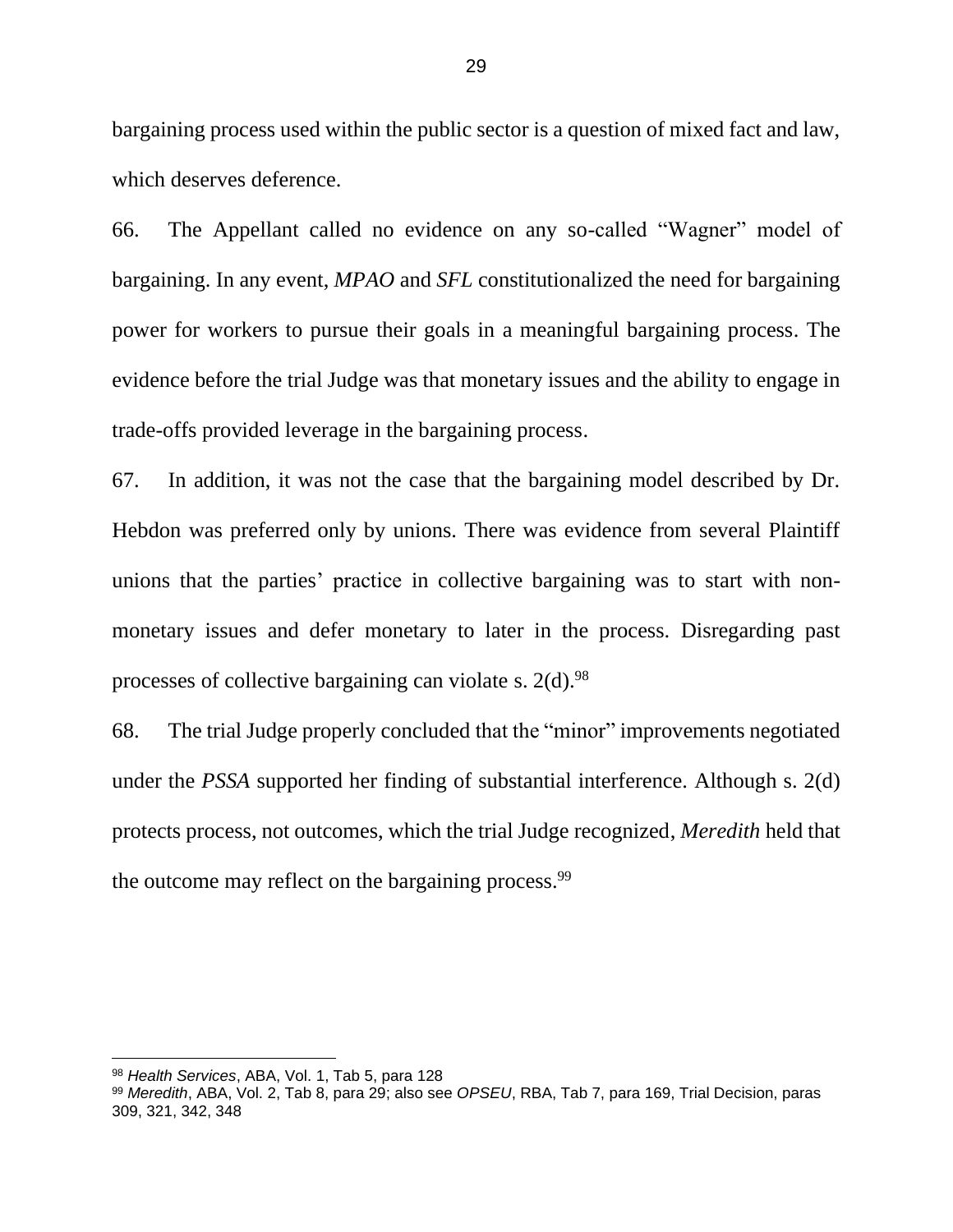69. The Appellant ignores the trial Judge's findings that the 21 collective agreements settled under the *PSSA* were negotiated under duress.<sup>100</sup>

## <span id="page-32-0"></span>**The Trial Judge did not Err in Concluding that the Government Substantially Interfered in the 2016 Collective Bargaining Between UMFA and UM**

70. The evidence at trial confirmed that the Government's actions and its directive had several impacts. It significantly disrupted the balance between UM and UMFA that s. 2(d) seeks to achieve, undermining what was, up until the directive, a meaningful and productive process of collective bargaining, which was otherwise likely to result in a freely negotiated collective agreement. It did so on a matter that was vitally important to both the University and the Association in 2016, being faculty wages. It restricted the subjects that could be discussed in further bargaining, being anything monetary. It imposed an arbitrary outcome of 0% wage freeze for one year. It acted in bad faith, caused an immediate and significant disruption to the bargaining process, and significant damage to the relationship between the parties.

71. Based on the totality of the evidence, the trial Judge concluded that UM felt it was in a position to offer a 17.5% increase in salary. It pleaded with Government representatives to allow that offer to remain on the table. The Government refused, and this represented a clear example of substantial disruption to the collective bargaining process and harm to the relationship between UM and UMFA, as well as

<sup>100</sup> *OPSEU*, RBA, Tab 7, para 163: "The idea that consistency with other agreements can be taken as a demonstration that the freedom of association was not breached pre-supposes that those prior agreements were fairly and freely negotiated through collective bargaining."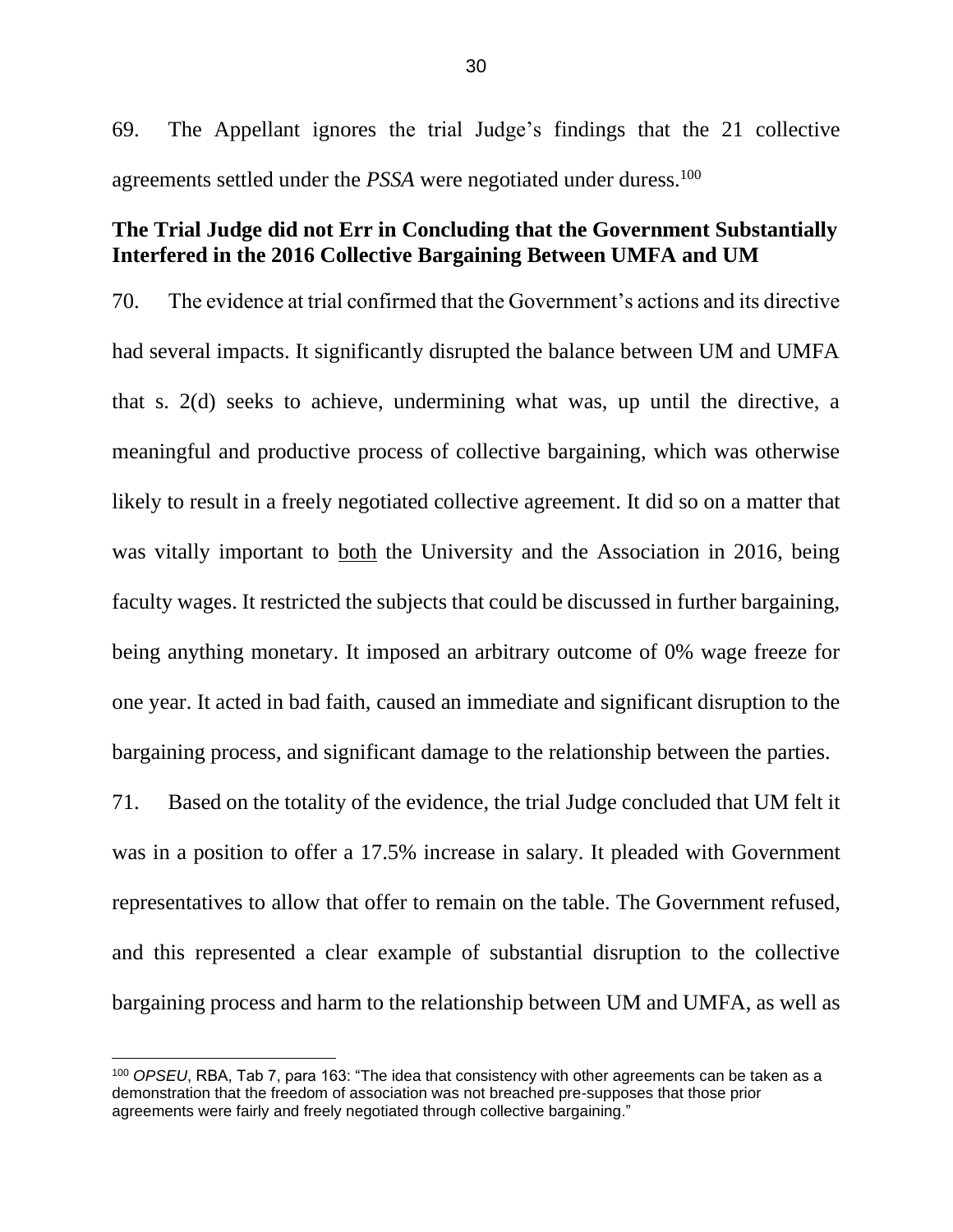the union and its membership. $101$  The trial Judge's finding is a question of mixed fact and law, deserving of deference from this Court. The Appellant has not demonstrated a palpable and overriding error. In any event, she was correct.

72. In coming to her conclusion regarding the Government's actions, the trial Judge clearly followed the guiding principles set out by the SCC in *MPAO* (disruption of balance between employees and employer),  $102$  including making it impossible for UMFA to achieve desired outcomes (wages) in 2016, and other examples of substantial interference such as are set out in set out in *Health Services* (e.g., acts of bad faith and taking important matters off the table.) $103$ 

73. The Appellant suggests that the trial Judge conflates the 2016 and 2017 bargaining years in referencing wage settlements that had been negotiated prior to the *PSSA* at other Manitoba universities. This is not accurate. The evidence was that recently bargained (as recent as August 2016) collective agreements for faculty at the Universities of Winnipeg and Brandon had achieved wage increases between 1.5% and 2.5% for 2016, 2017 and 2018.<sup>104</sup> Her comments at pp. 221-2 of the Decision apply to both the 2016 round of bargaining (0% increase at UM) and the 2017 round of bargaining (0%/.75%/1% in the three years that followed 2016). She notes that for UM, these four years (0/0/.75/1), which comply with the *PSSA* wage

<sup>101</sup> Trial Decision, para 37 and 429

<sup>102</sup> *MPAO*, ABA, Vol. 1, Tab 4, para 72

<sup>103</sup> *Health Services*, ABA, Vol. 1, Tab 5, para 111

<sup>104</sup> Appeal Book, Volume 2, pp. 434-5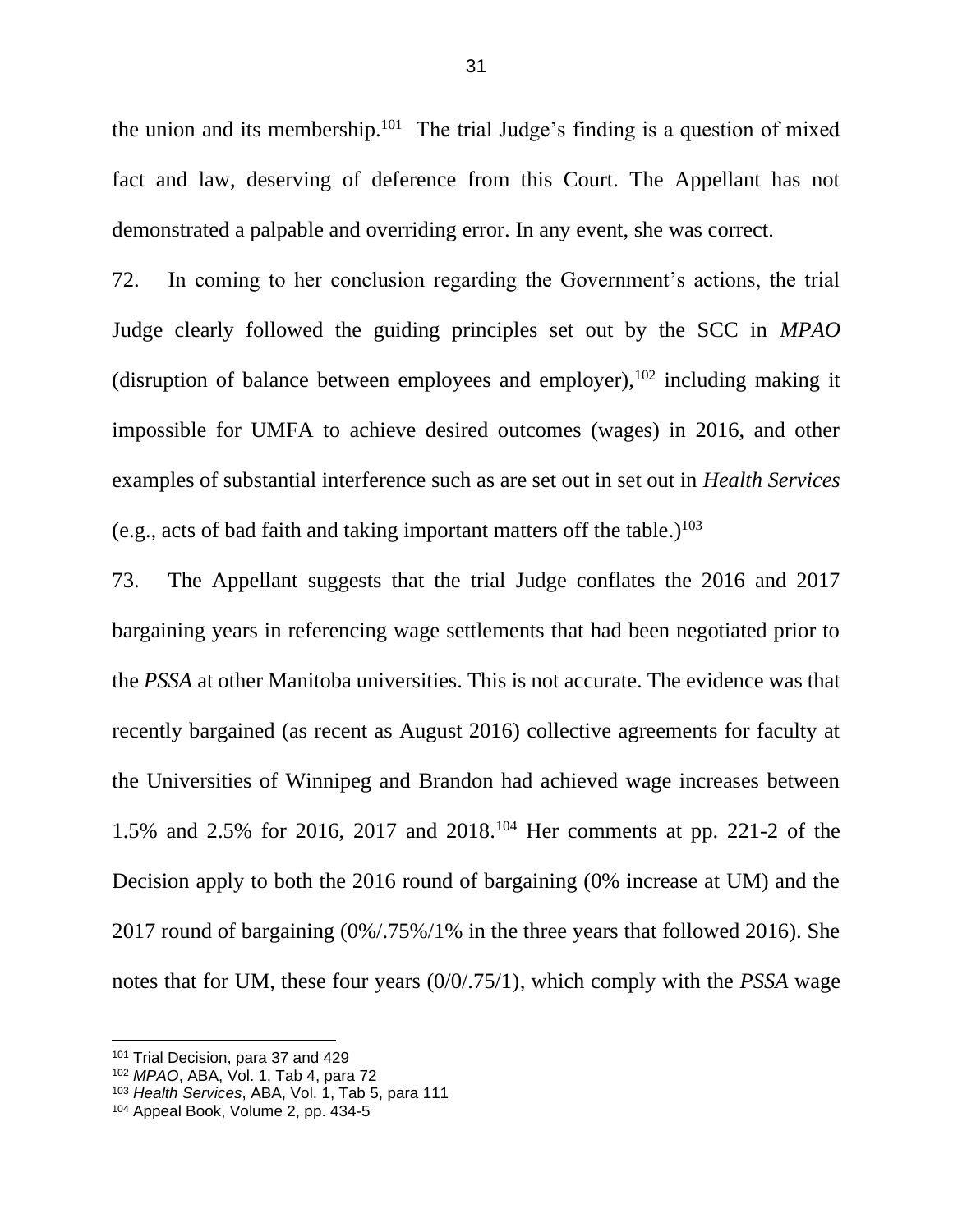caps, are not consistent with the going rate reached in other similar Manitoba negotiated agreements, as contrasted against the facts in the *ERA* cases.

74. In paragraphs 100 and 101 of its Factum, the Appellant focuses only on the Government's wage freeze directive to UM, and fails to acknowledge the significance of the evidence before the trial Judge as to the timing, method of delivery, and secrecy of that directive, described by the UM President's letter to the Premier (which went unanswered) as seriously debilitating UM's almost completed negotiations with UMFA and which "would –without doubt –lead to a prolonged and divisive strike with devastating impacts on this community," negatively impacting revenues and enrolment. <sup>105</sup>

75. Finally, the Appellant argues that when the Government imposed the wage directive on UM on October 6, 2016, UM did not, at that time, have a wage offer on the table, given that, after its offer was made on September 13, 2016 UMFA did not accept it and advanced a counteroffer. This argument misrepresents labour relations law and was an argument the Labour Board soundly rejected:

… A counteroffer does not necessarily permit the other party to collective bargaining to fundamentally deviate from previous positions taken. Principles applicable to contractual negotiations at common law cannot simply be applied to collective bargaining without regard to the obligations imposed by the duty to bargain in good faith; $106$ 

<sup>105</sup> Appeal Book, Volume 7, pp. 2620-1

<sup>106</sup> Appeal Book, Volume 8, pp. 2927